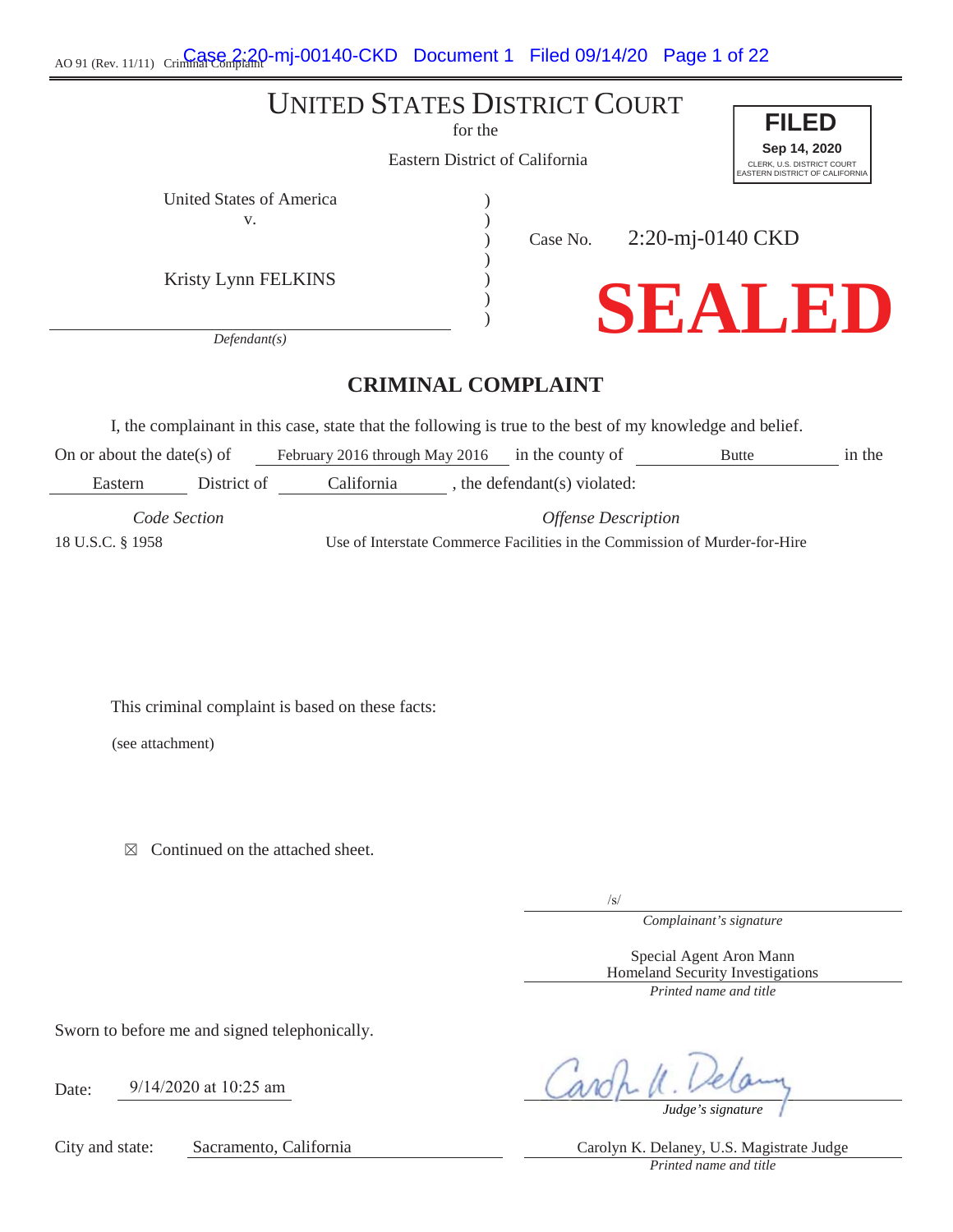#### **AFFIDAVIT IN SUPPORT OF CRIMINAL COMPLAINT**

I, Aron Mann, being duly sworn, hereby depose and state as follows:

# **I. INTRODUCTION AND AGENT BACKGROUND**

1. I am a Special Agent with Homeland Security Investigations ("HSI") and have been so employed since June 2016. As a requirement for employment as an HSI Special Agent, I successfully completed the Criminal Investigator Training Program ("CITP") located at the Federal Law Enforcement Training Center ("FLETC") in Glynco, Georgia. At the conclusion of CITP, I completed an additional Homeland Security Investigations Special Agent Training Academy. As part of the training at FLETC, I received extensive instruction in the areas of immigration law, customs law, illegal narcotics, firearms, surveillance, and interview techniques.

2. As a Special Agent with HSI, part of my duties include investigating violations of federal criminal laws, including those related to the cybercrime and the dark web. As an HSI Special Agent, I am a "Federal Law Enforcement Officer," authorized to investigate violations of the laws of the United States and to execute search and seizure warrants issued under the authority of the United States. I have prepared, executed, and assisted in numerous search and arrest warrants, including those related to violations of federal criminal laws covering cybercrime and related activities in connection with electronic communication applications such as email.

3. Among other duties, I am currently participating in an investigation related to violations of 18 U.S.C. § 1958 (Use of Interstate Commerce Facilities in the Commission of Murder-for-Hire) (hereafter, "Subject Offense"). I personally have participated in the investigation since September 2019 and am familiar with the relevant facts and circumstances. The facts and information contained in this Affidavit are based on my knowledge and observations, my training and experience, and speaking with other federal law enforcement officers familiar with this investigation.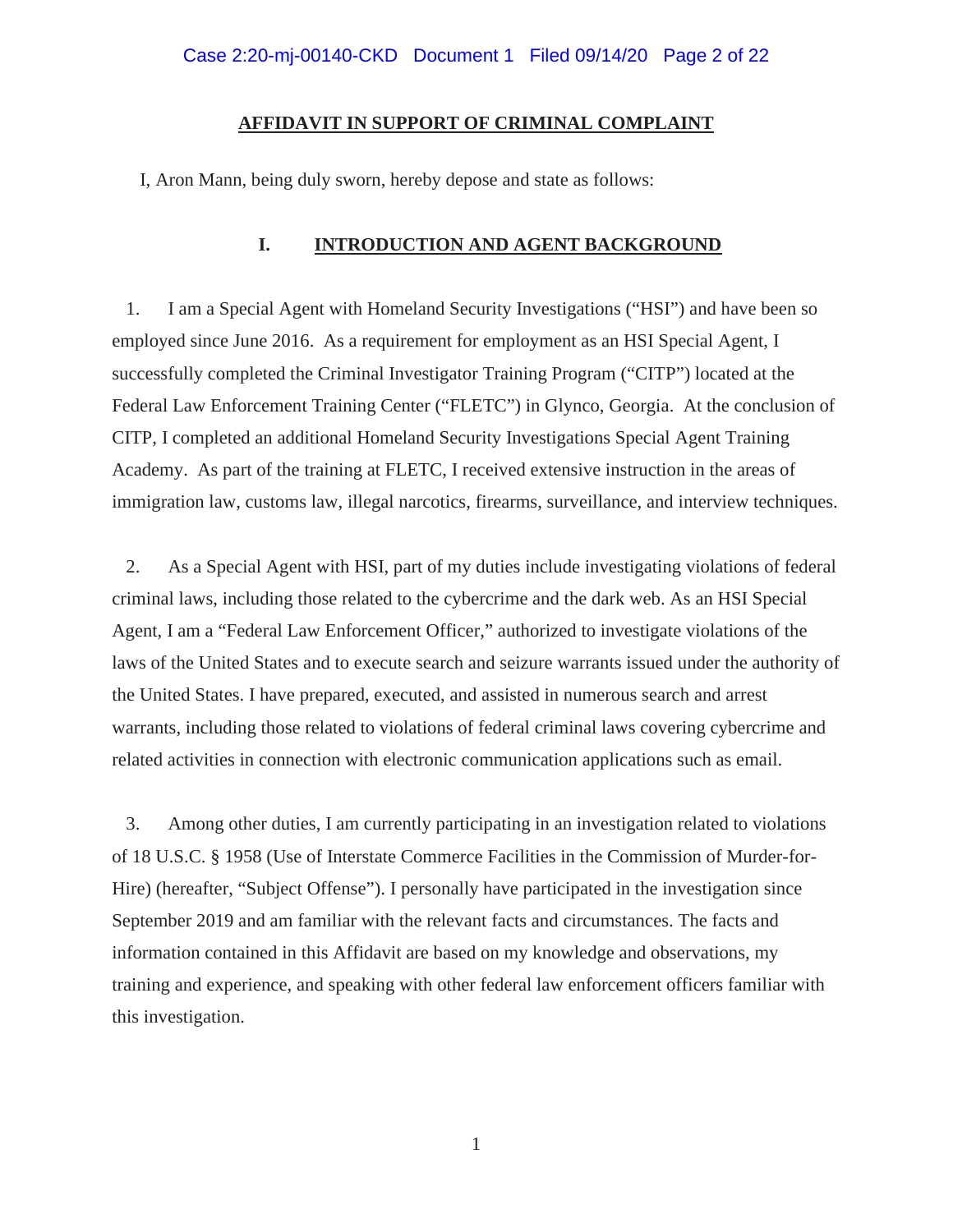#### Case 2:20-mj-00140-CKD Document 1 Filed 09/14/20 Page 3 of 22

4. This Affidavit is intended to show only that there is sufficient probable cause for the requested arrest warrant and does not set forth all of my knowledge about this matter. Except where otherwise indicated, communications are reproduced in summary and in part. Where dates, figures, times, and/or calculations are set forth in this Affidavit, they are approximate, unless noted otherwise.

5. Based on my training and experience and the facts set forth in this Affidavit, I submit there is probable cause to believe that a violation of federal criminal law, to wit: the Subject Offense has been committed by Kristy FELKINS, and a warrant for her arrest should be issued.

#### **II. STATUTORY FRAMEWORK**

6. Murder-for-Hire occurs when (1) whoever travels in or causes another (including the intended victim) to travel in interstate or foreign commerce, or uses or causes another (including the intended victim) to use the mail or any facility of interstate or foreign commerce, (2) with intent that a murder be committed in violation of the laws of any State or the United States (3) as consideration for the receipt of, or as consideration for a promise or agreement to pay anything of pecuniary value, or who conspires to do so [violates this statute]. 18 U.S.C. § 1958.

7. Interstate Communications occur when whoever transmits in interstate or foreign commerce any communication containing any threat to kidnap any person or any threat to injure the person of another. 18 U.S.C. § 875(c).

#### **III. TECHNICAL BACKGROUND**

8. Based on my training and experience, I am aware of the following concepts:

a. The "dark web," also sometimes called the "darknet," "dark net" or "deep web," is a colloquial name for a number of extensive, sophisticated, and widely used criminal marketplaces operating on the Internet, which allow participants to buy and sell illegal items, such as drugs, firearms, and other hazardous materials with greater anonymity than is possible on the traditional Internet (sometimes called the "clear web" or simply "web"). These online blackmarket websites use a variety of technologies, including the Tor network (defined below) and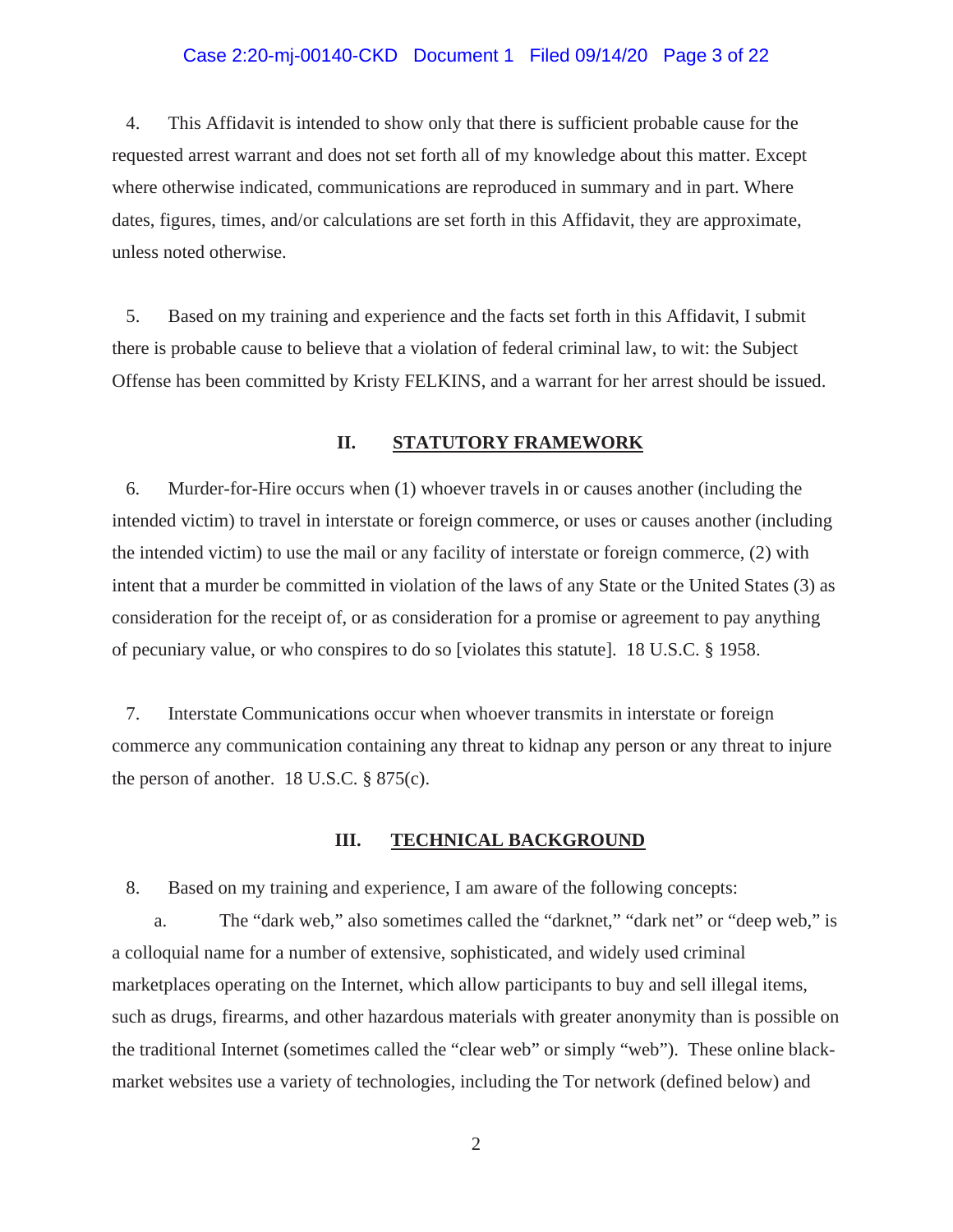# Case 2:20-mj-00140-CKD Document 1 Filed 09/14/20 Page 4 of 22

other encryption technologies, to ensure that communications and transactions are shielded from interception and monitoring. A famous dark web marketplace, Silk Road, operated similar to legitimate commercial websites such as Amazon and eBay, but offered illicit goods and services. Law enforcement shut down Silk Road in 2013. Currently operating, popular dark web marketplaces are Monopoly, Dark Market, and White House.

b. Cellular "smart phones" can connect to the internet, including the dark web, and can be utilized to manage a drug vendor account as well as conduct digital currency transactions.

c. "Vendors" are the dark web's sellers of goods and services, often of an illicit nature, and they do so through the creation and operation of "vendor accounts." Customers, meanwhile, operate "customer accounts." It is possible for the same person to operate one or more customer accounts and one or more vendor accounts at the same time.

d. "The Onion Router," "Tor network," or simply "Tor," is a special network of computers on the Internet, distributed around the world, that is designed to conceal the true Internet Protocol ("IP") addresses of the computers accessing the network, and, thereby, the locations and identities of the network's users. Tor likewise enables websites to operate on the network in a way that conceals the true IP addresses of the computer servers hosting the websites, which are referred to as "hidden services" on the Tor network. Such "hidden services" operating on Tor have complex web addresses, generated by a computer algorithm, ending in ".onion" and can only be accessed through specific web browser software, including a major dark web browser known as the "Tor Browser," designed to access the Tor network. One of the logos, or "icons," for the Tor Browser is a simple image of the Earth with purple water and bright green landmasses with bright green concentric circles wrapping around the planet to look like an onion.

e. Some software used to access the dark web does not permanently store images of the websites and or other data that are visited on the computer that is running the software.

f. Digital currency (also known as crypto-currency or virtual currency)<sup>1</sup> is generally defined as an electronic-sourced unit of value that can be used as a substitute for fiat currency (i.e., currency created and regulated by a government). Digital currency exists entirely on the Internet and is not stored in any physical form. Digital currency is not issued by any

<sup>&</sup>lt;sup>1</sup> For purposes of this affidavit, "digital currency," "crypto-currency," and "virtual currency" address the same concept.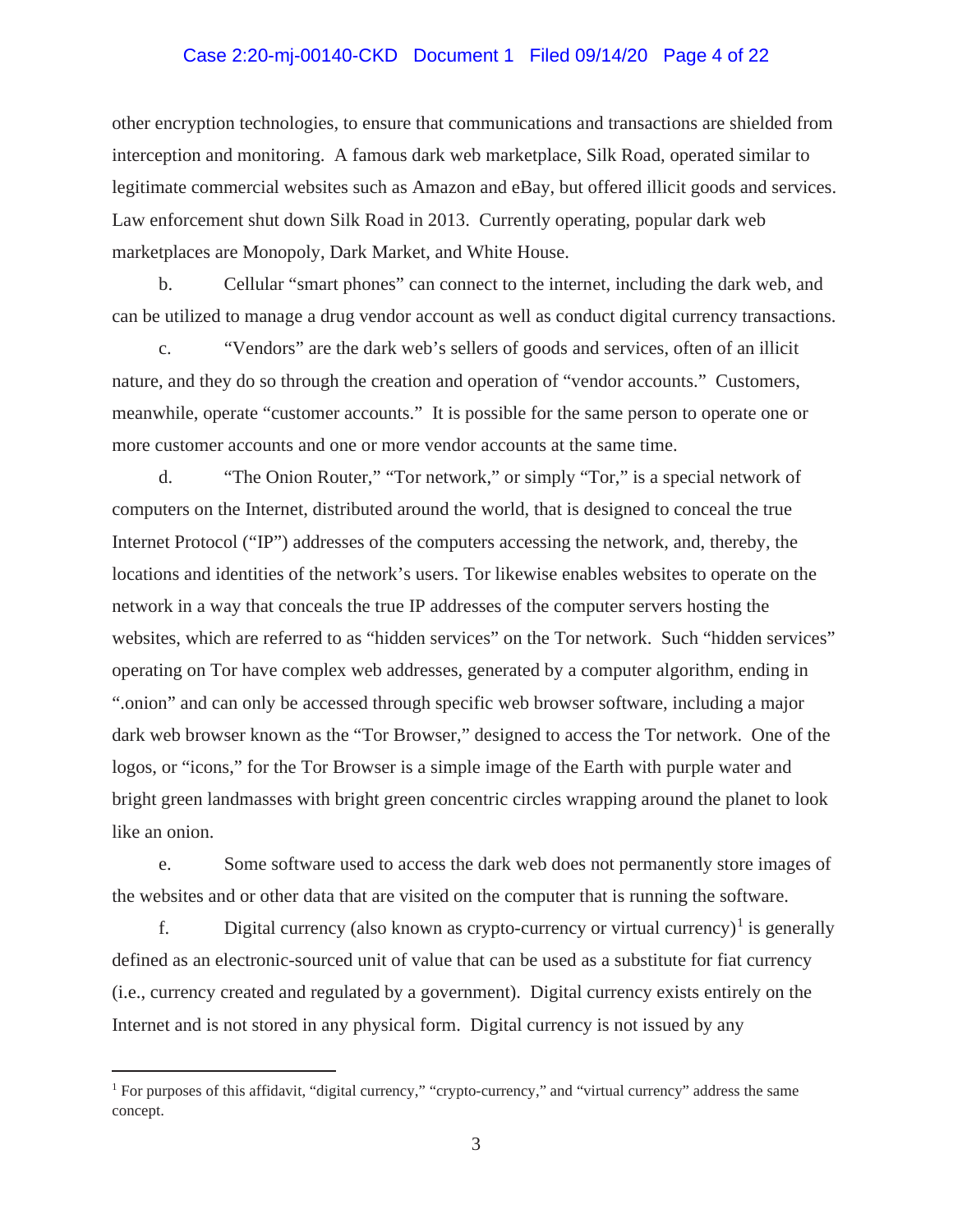# Case 2:20-mj-00140-CKD Document 1 Filed 09/14/20 Page 5 of 22

government, bank, or company and is instead generated and controlled through computer software operating on a decentralized peer-to-peer network. Digital currency is not illegal in the United States and may be used for legitimate financial transactions. However, digital currency is often used for conducting illegal transactions, such as the sale of controlled substances.

g. "Bitcoin" (or "BTC<sup>2</sup>") is a type of online digital currency that allows users to transfer funds more anonymously than would be possible through traditional banking and credit systems. Bitcoins are a decentralized, peer-to-peer form of electronic currency having no association with banks or governments. Users store their bitcoins in digital "wallets," which are identified by unique electronic "addresses." A digital wallet essentially stores the access code that allows an individual to conduct Bitcoin transactions on the public ledger. To access Bitcoins on the public ledger, an individual must use a public address (or "public key") and a private address (or "private key"). The public address can be analogized to an account number while the private key is like the password to access that account. Even though the public addresses of those engaging in Bitcoin transactions are recorded on the public ledger, the "Blockchain," the true identities of the individuals or entities behind the public addresses are not recorded. If, however, a real individual or entity is linked to a public address, it would be possible to determine what transactions were conducted by that individual or entity. Bitcoin transactions are, therefore, described as "pseudonymous," meaning they are partially anonymous.

h. Although they are legal and have known legitimate uses, Bitcoins are also known to be used by cybercriminals for money-laundering purposes and are believed to be the most oftused means of payment for illegal goods and services on "dark web" websites operating on the Tor network. By maintaining multiple bitcoin wallets, those who use Bitcoins for illicit purposes can attempt to thwart law enforcement's efforts to track purchases within the dark web marketplace.

i. Bitcoin is one example of a digital currency; other digital currencies, such as Ethereum, Monero, and Zcash, also exist and are used by darknet actors. The technology underlying these currencies are similar, though Monero and Zcash currencies provide more privacy and anonymity to the users.

j. Exchangers and users of cryptocurrencies store and transact their cryptocurrency in a number of ways, as wallet software can be housed in a variety of forms, including on a

<sup>&</sup>lt;sup>2</sup> As of September 1, 2020, one Bitcoin is equal to approximately \$11,980.00 USD.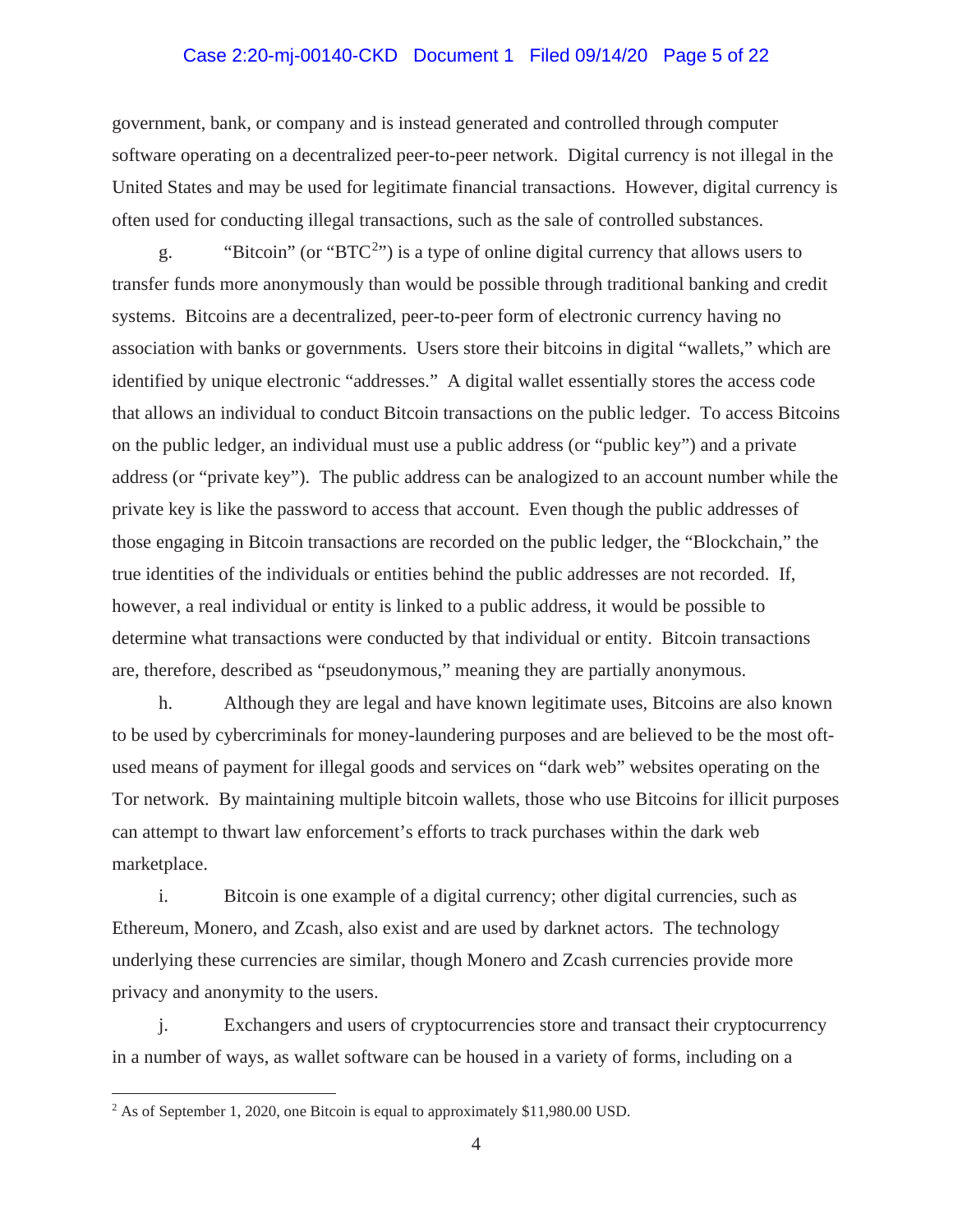# Case 2:20-mj-00140-CKD Document 1 Filed 09/14/20 Page 6 of 22

tangible, external device ("hardware wallet"), downloaded on a PC or laptop ("desktop wallet"), with an Internet-based cloud storage provider ("online wallet"), as a mobile application on a smartphone or tablet ("mobile wallet"), printed public and private keys ("paper wallet"), and as an online account associated with a cryptocurrency exchange. Because these desktop, mobile, and online wallets are electronic in nature, they are located on mobile devices (e.g., smart phones or tablets) or at websites that users can access via a computer, smart phone, or any device that can search the Internet. Moreover, hardware wallets are located on some type of external or removable media device, such as a USB thumb drive or other commercially available device designed to store cryptocurrency (e.g. Trezor, KeepKey, or Nano Ledger). In addition, paper wallets contain an address and a QR code<sup>3</sup> with the public and private key embedded in the code. Paper wallet keys are not stored digitally. Wallets can also be backed up into, for example, paper printouts, USB drives, or CDs, and accessed through a "recovery seed" (random words strung together in a phrase) or a complex password. Additional security safeguards for cryptocurrency wallets can include two-factor authorization (such as a password and a phrase). I also know that individuals possessing cryptocurrencies often have safeguards in place to ensure that their cryptocurrencies become further secured in the event that their assets become potentially vulnerable to seizure and/or unauthorized transfer. The Trezor device offers an advanced passphrase option that incorporates a " $25<sup>th</sup>$  seed word" that must be enabled to access potentially obscured digital currency assets.

k. Some companies offer cryptocurrency wallet services which allow users to download a digital wallet application onto their smart phone or other digital device. A user typically accesses the wallet application by inputting a user-generated PIN code or password. Users can store, receive, and transfer cryptocurrencies via the application; however, many of these companies do not store or otherwise have access to their users' funds or the private keys that are necessary to access users' wallet applications. Rather, the private keys are stored on the device on which the wallet application is installed (or any digital or physical backup private key that the user creates). As a result, these companies generally cannot assist in seizing or otherwise restraining their users' cryptocurrency. Nevertheless, law enforcement could seize cryptocurrency from the user's wallet directly, such as by accessing the user's smart phone, accessing the wallet application, and transferring the cryptocurrency therein to a law

<sup>&</sup>lt;sup>3</sup> A QR code is a matrix barcode that is a machine-readable optical label.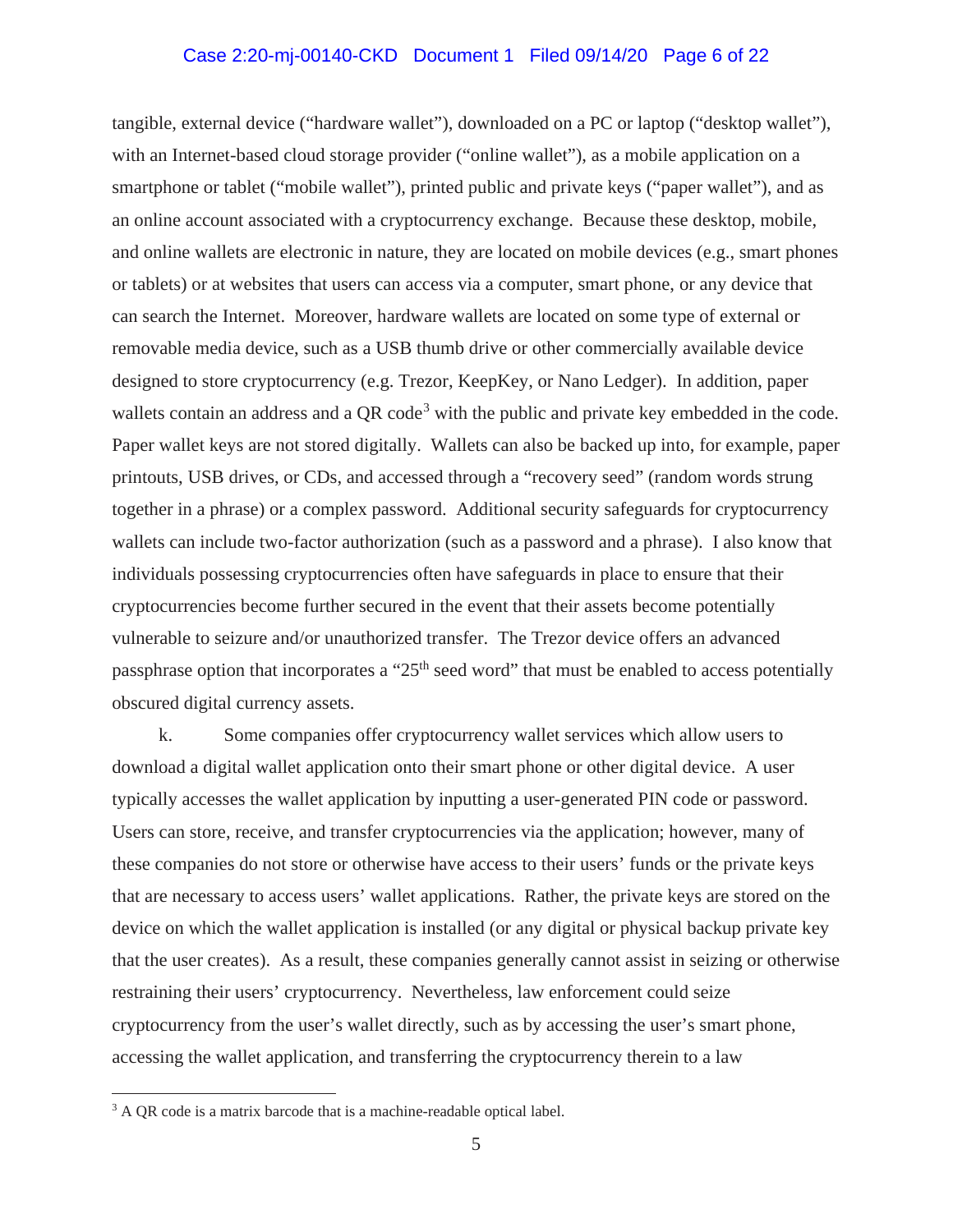# Case 2:20-mj-00140-CKD Document 1 Filed 09/14/20 Page 7 of 22

enforcement-controlled wallet. Alternatively, where law enforcement has obtained the recovery seed for a wallet (see above), law enforcement may be able to use the recovery seed phrase to recover or reconstitute the wallet on a different digital device and subsequently transfer cryptocurrencies held within the new wallet to a law enforcement-controlled wallet.

l. Darknet marketplaces often only accept payment through digital currencies, such as Bitcoin, and operate an escrow whereby customers provide the digital currency to the marketplace, who in turn provides it to the vendor after a transaction is completed. Accordingly, large amounts of Bitcoin sales or purchases by an individual can be an indicator that the individual is involved in drug trafficking or the distribution of other illegal items. Individuals intending to purchase illegal items on Silk Road-like websites need to purchase or barter for Bitcoins. Further, individuals who have received Bitcoins as proceeds of illegal sales on Silk Road-like websites need to sell their Bitcoins to convert them to fiat (government-backed) currency. Such purchases and sales are often facilitated by peer-to-peer bitcoin exchangers who are not registered with the federal or a state government and who advertise their services on websites designed to facilitate such transactions. These unregistered exchangers often charge a higher transaction fee than legitimate, registered digital currency exchangers. This higher fee is essentially a premium that the unregistered exchangers charge in return for not filing reports on the exchanges pursuant to the Bank Secrecy Act, such as CTRs and SARs.

#### **IV. BACKGROUND CONCERNING LOCALBITCOINS.COM**

9. Based on my training and experience, I know the following about the website 'www.localbitcoins.com' (also referred to as "LBC"):

10. LBC is a website founded in 2012, based in Helsinki, Finland, that enables person-toperson Bitcoin trades through a variety of in-person and online means. The website allows users to post advertisements to either buy or sell Bitcoins; on these advertisements, users state their specific exchange rate and the payment methods they will accept for the transaction. Users can then respond to these advertisements and agree to meet locally in person for a face-to-face cash transaction or trade directly through a variety of online methods. Purchased or sold Bitcoins are generally placed in an escrow account by 'www.localbitcoins.com' until the completion of the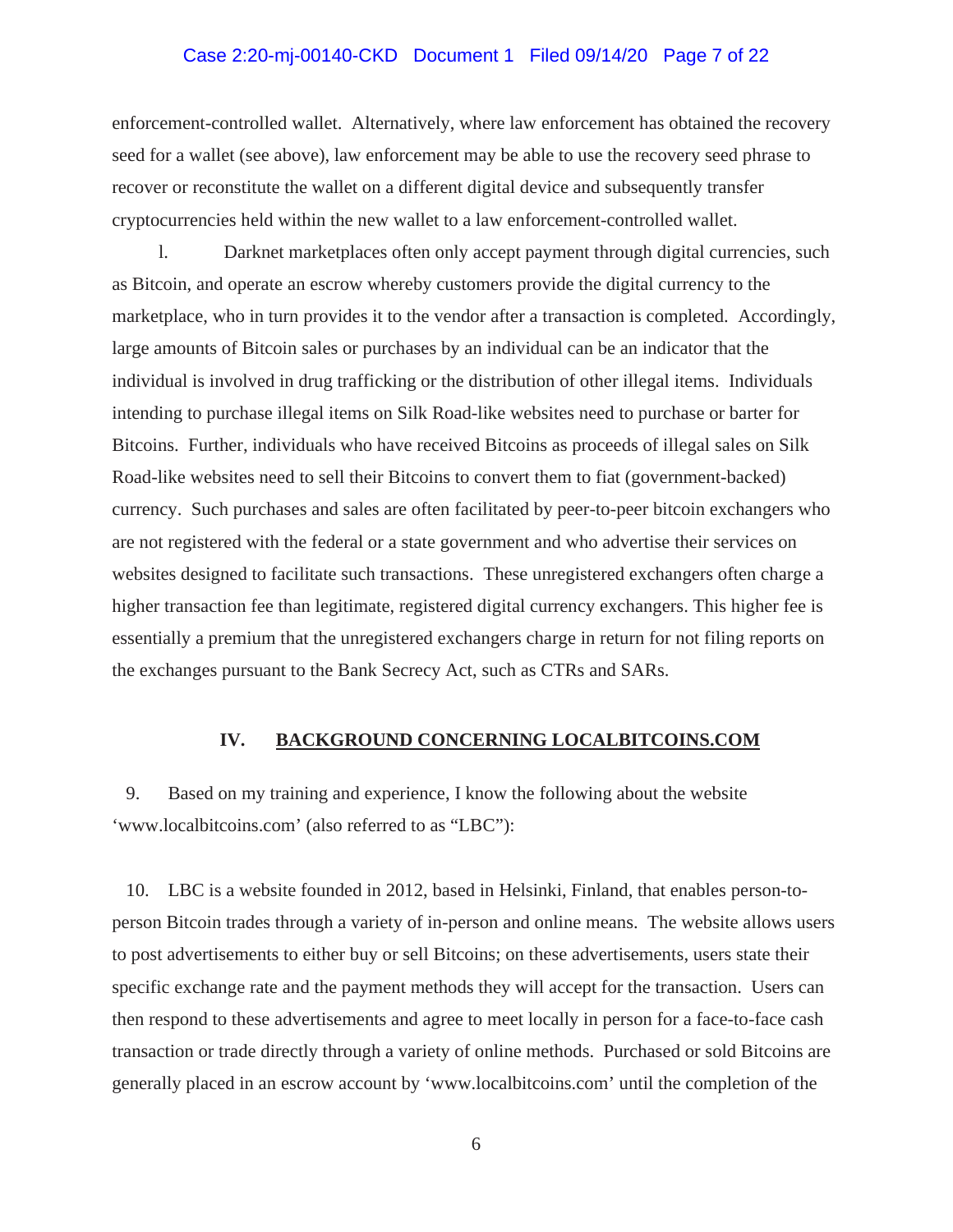# Case 2:20-mj-00140-CKD Document 1 Filed 09/14/20 Page 8 of 22

transaction and are released to a user's 'www.localbitcoins.com' web wallet upon completion. At this point, Bitcoins can be transferred out of the 'www.localbitcoins.com' wallet to any other desired location. In exchange for its services, 'www.localbitcoins.com' charges nominal fees for the transfer of Bitcoin beyond a 'www.localbitcoins.com' web wallet.

11. There are a number of anonymous or nearly anonymous ways to purchase Bitcoin through the website. For example, some users post advertisements on 'www.localbitcoins.com' offering Bitcoin in exchange for a variety of highly anonymized cash proxy methods, such as Vanilla pre-paid gift cards, Amazon.com gift cards, Walmart gift cards, Reloadit 'packs,' and numerous other methods. Other users accept anonymous cash deposits into 'funnel' type bank accounts through national banks, Western Union and MoneyGram transfers, or simple cash or cashier's checks sent via mail. I am aware that individuals do transmit cash via the U.S. Mail and/or private delivery companies such as Federal Express and in return receive Bitcoin from a seller of Bitcoin (Bitcoins are transmitted from the seller's Bitcoin wallet to the buyer's Bitcoin wallet over the internet). Other users will get contact information through the website, and then meet face to face to purchase Bitcoins using cash.

12. Once a user initiates a 'trade' on the 'www.localbitcoins.com' website in response to an advertisement, the user can engage in dialogue with the Bitcoin buyer/seller through an internal messaging service provided by 'www.localbitcoins.com.' Through this service, the user and the buyer/seller can negotiate further details of the trade or arrange a location to meet in person to complete the transaction. Once the trade is completed, users are given the option to rate the buyer/seller and provide relevant feedback regarding the experience. Some users choose to communicate through email or encrypted chat applications such as  $Wickr<sup>4</sup>$  after having met through the site.

 $1/1$ 

 $///$ 

<sup>4</sup> Wickr is an end-to-end encrypted chat system primarily used on mobile devices, through which the user can set a time limit on how long the message will be viewable by the recipient. Once the message expires, it is wiped from the device.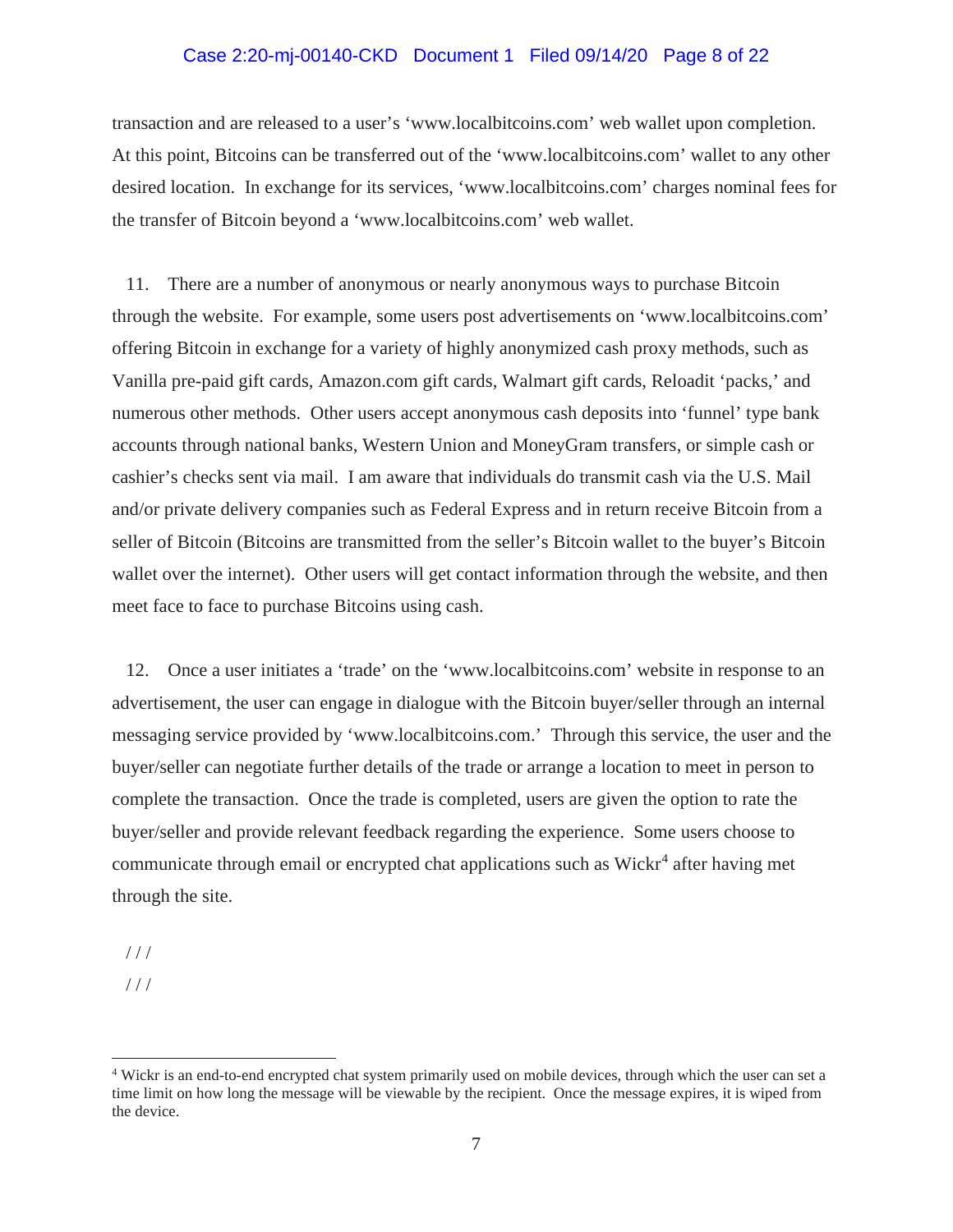# **V. FACTS ESTABLISHING PROBABLE CAUSE**

13. In September 2019, your affiant, a member of the Northern California Illicit Digital Economy ("NCIDE") task force, received information that an unknown subject using the moniker "KBGMKN" placed an order on a dark web site to have her ex-husband (referred to as "VICTIM-1") murdered. VICTIM-1 resided in Durham, North Carolina when KBGMKN placed an order for his murder. As described below, there is probable cause to believe that KBGMKN was a moniker used by Kristy Lynn FELKINS, a 35-year old female currently residing in Fallon, Nevada (photo included below).



14. Before moving to Fallon, Nevada in December 2019, FELKINS and her current partner resided in Orland, California, in the Eastern District of California from approximately February 2018 to December 2019. I know this based on my review of a United States Postal Service ("USPS") Change of Address submission from December 17, 2019. According to Thomson Reuters CLEAR, an online records database used by law enforcement and government agencies to verify names and addresses, and other sources (such as bank records), I believe that Felkins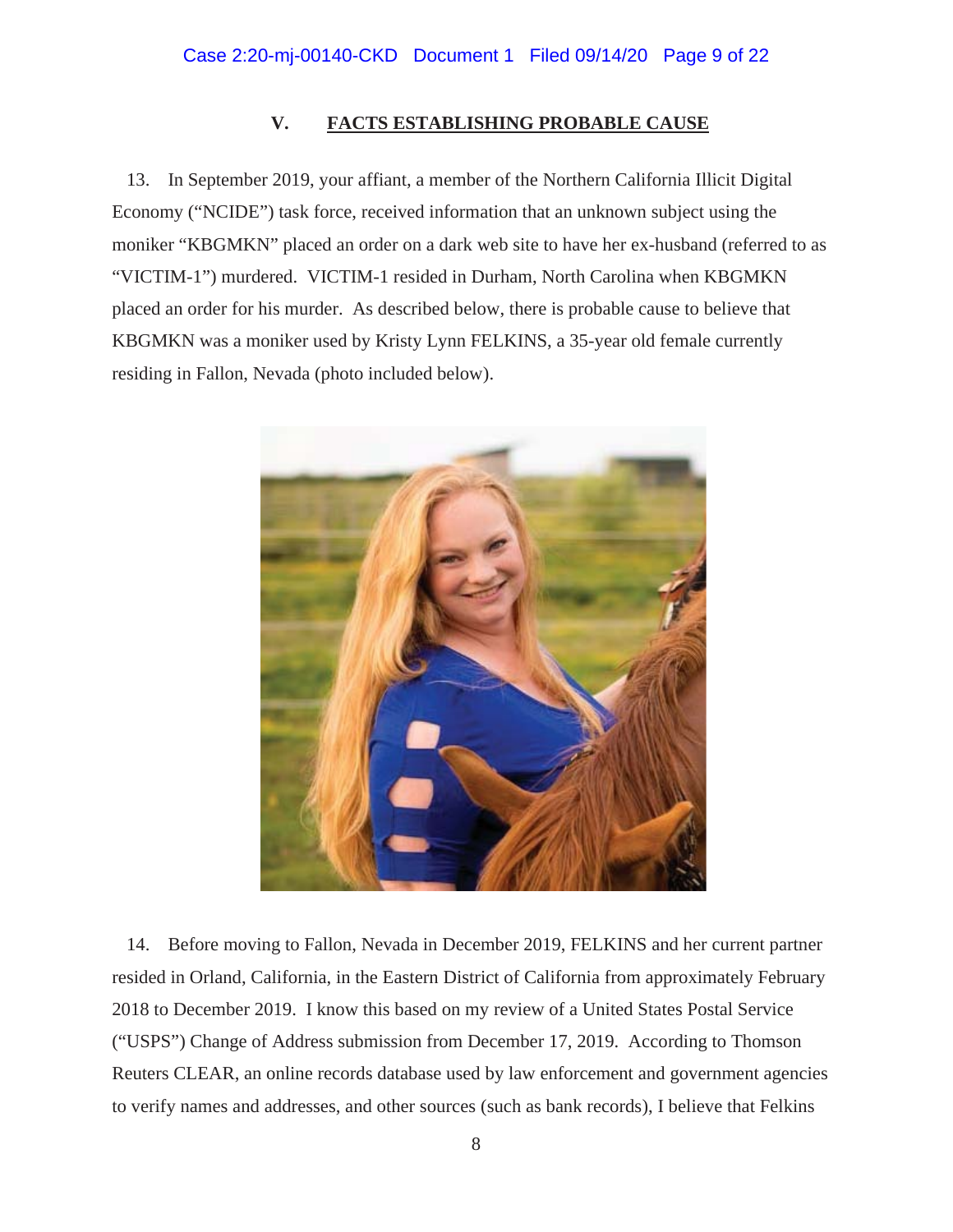#### Case 2:20-mj-00140-CKD Document 1 Filed 09/14/20 Page 10 of 22

resided in Scotia, California during the relevant time period (approximately February to May 2016); she also travelled during this time period to other cities in Northern California, including Chico, California, in the Eastern District of California. Before living on the West Coast of the U.S. FELKINS resided in North Carolina with VICTIM-1. I know this based on my review of Wells Fargo bank records for accounts held by FELKINS and VICTIM-1.

15. In or about January 2019, an individual not acting on behalf of the government (referred to herein as the "CS-1") provided information to federal law enforcement agents pertaining to a murder-for-hire website which operated on the dark web (referred to herein as "WEBSITE-1"). Between in or about August 2018 and October 2018, CS-1 used a program to scrape from WEBSITE-1 messages between the site's administrator ("ADMIN") and its users. CS-1 was also able to identify the Bitcoin addresses associated with the payments made for acts of violence. In early 2019, CS-1 provided law enforcement with the contents of these scrapes of WEBSITE-1 and continues to provide information about WEBSITE-1. CS-1 provided this information to law enforcement without any promise of pecuniary gain or judicial consideration for any pending criminal case in the United States. Law enforcement has found the information provided by CS-1 to be reliable and has corroborated this information. CS-1 resides in a foreign country and was convicted of a crime in that country related to his possession of child pornography. I am unaware of CS-1 making any false statements to law enforcement or being convicted of making any false statements or perjuring himself.

16. Based on my review of records from WEBSITE-1, I know that on or about February 26, 2016, KBGMKN created an account on the site. WEBSITE-1 is a now-defunct dark web site that purported to be a legitimate platform offering a variety of services, including murder, kidnapping, and assault, in exchange for cryptocurrency payments. WEBSITE-1 was actually a scam website that took users' money but never carried out the offered services.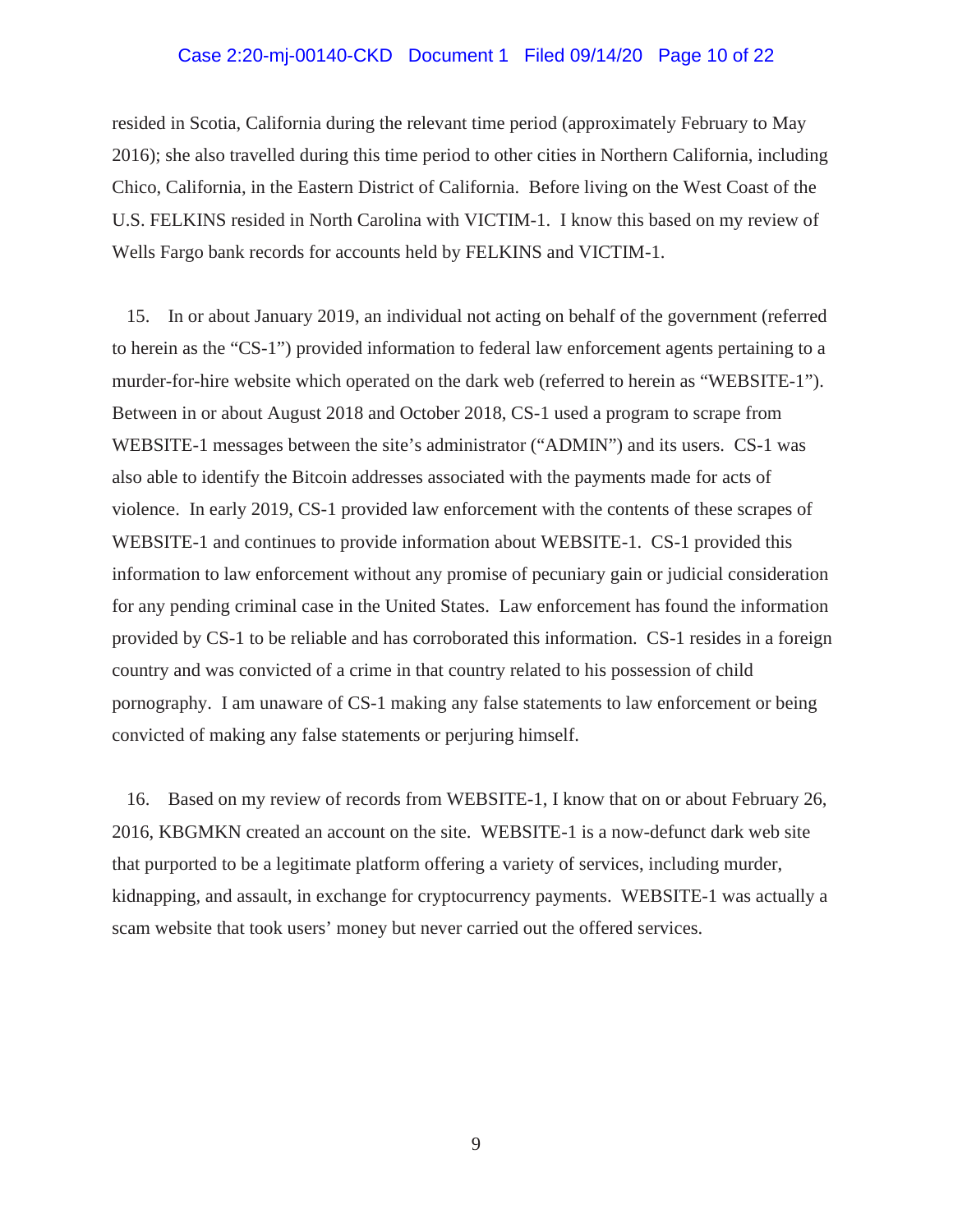#### Case 2:20-mj-00140-CKD Document 1 Filed 09/14/20 Page 11 of 22

17. When KBGMKN registered with WEBSITE-1, the user provided an email address of "ejggb133@sigaint.com."<sup>5</sup> The names of FELKINS's children, in order of birth, are Eme\*\*\*\*, Jay\*\*\*, and Geo\*\*\* (thus spelling out "ejg").

18. The initial conversations, beginning in February 2016, between KBGMKN and ADMIN primarily involved discussions of how KBGMKN could purchase Bitcoin and ensure that law enforcement could not trace the transaction by "mixing <sup>6"</sup> the Bitcoin. For example, on or about February 26, 2016, ADMIN informed KBGMKN that he/she "*can buy all bitcoins on localbitcoins.com [] you can trade with different sellers and buy the entire amount in a few days*." As described below, the Bitcoin sent by KBGMKN to WEBSITE-1 to pay for the attempted murder of VICTIM-1 were acquired from an LBC account associated with FELKINS.

19. On or about February 29, 2016, KBGMKN asked ADMIN if the site was actually providing hitman services:

*I have found many posts, some on reddit for example, that state all hit man for hire sites are scams. Some poke fun at this specific site....*

*Also, the [WEBSITE-1] articles really just make you look desperate ....weather it your posts or not. Any true group fighting such a thing would not include the website address. If we use a third party escrow how do I know you won't claim to have completed services when you really haven't. I can deny releasing funds but you can still claim they are owed...meaning a third party must then be involved.....*

*How do I know you are not FBI, they do have the capability to infect ones device and trace them back to their real IP. Just being cautious*

<sup>5</sup> Sigaint is a now-defunct email service once available both on the regular internet and on the Tor network as a hidden service located at sigaintevyh2rzvw.onion. Sigaint catered to individuals who wished to preserve their anonymity and did not appear to maintain account records.

<sup>&</sup>lt;sup>6</sup> Mixing is a process by which individuals send cryptocurrency to a wallet address held by a mixing service, which then combines those units of cryptocurrency with other inputs, and then sends them to a designated wallet address. This technique can potentially obscure the historical trail of cryptocurrency and is often used by individuals attempting to launder their funds.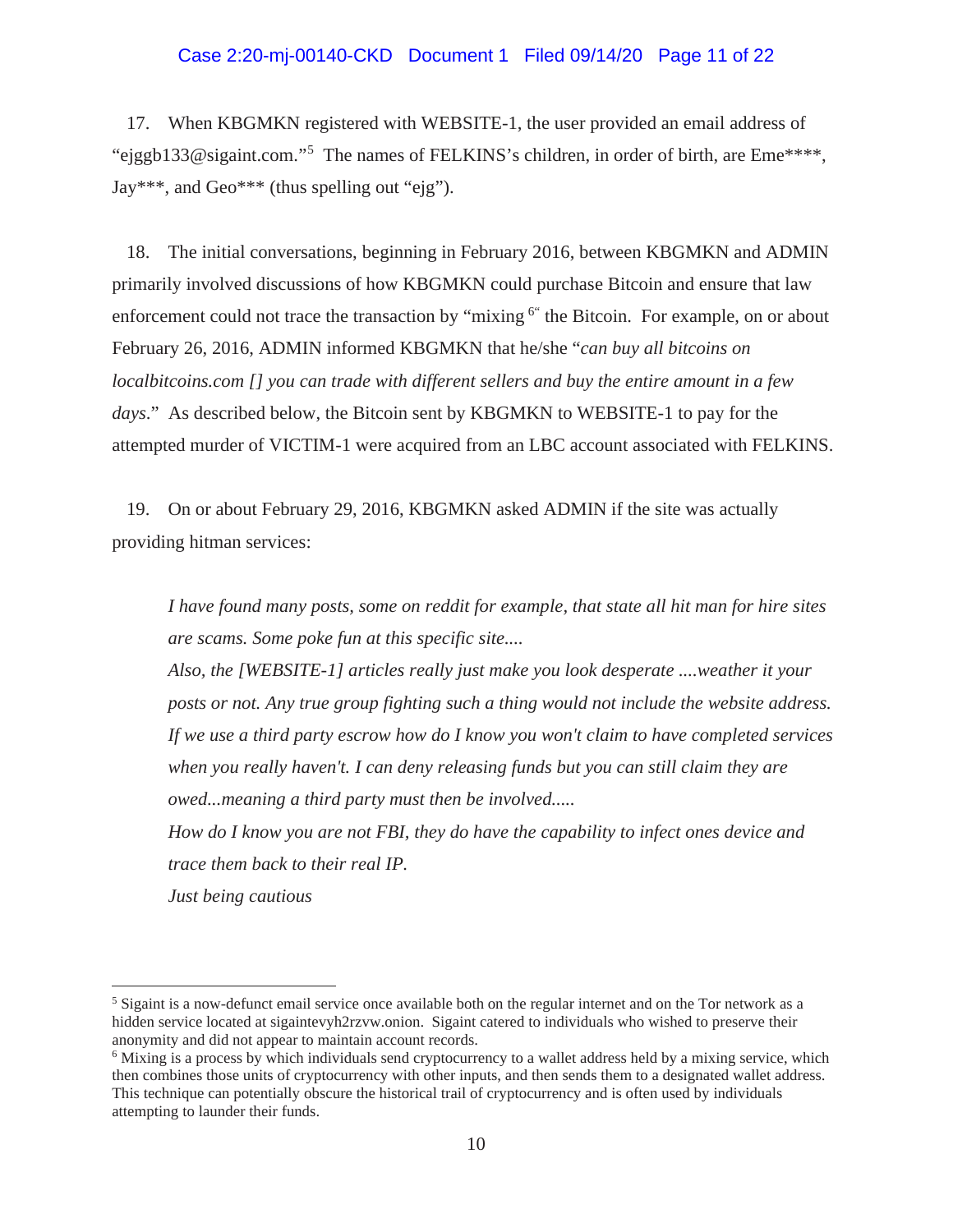#### Case 2:20-mj-00140-CKD Document 1 Filed 09/14/20 Page 12 of 22

20. In response to KBGMKN's message, ADMIN informed KBGMKN how to remain undetected by the FBI and also stated:

*the post on reddit saying all hitmen sites are scams, is from undercover cop [] the [WEBSITE-1] articles are not posted by us. we do not have time to post articles [] anyway, if you don't like doing it online, you can always go in the gangs on your streets and hire a hitmen there.* 

*we don't force anyone using our services, we could not, and we do not want to[] You can even buy some cheap laptop just for this job, or declare that your laptop has been stolen, paste some duct tape on your laptop camera if you are afraid of someone hacking into your laptop, use some public wifi, and if ever caught you can say someone stole your laptop and used it to order the murder of someone you know, to frame you and to do you harm.* 

21. Between March 6, 2016, and March 9, 2016, KBGMKN sent WEBSITE-1 just over twelve (12) Bitcoin, the value of which was approximately \$5,000.00 at the time, for a hitman to kill VICTIM-1 and make it look like an accident. KBGMKN provided the home address of VICTIM-1 and other information such as the time he left for work, vehicle information, and locations at which VICTIM-1 could be located. After receiving Bitcoin from KBGMKN, the ADMIN acknowledged receipt of the payment and told KBGMKN that a nearby hitman would be assigned to the job.

22. On or about March 6, 2016, KBGMKN informed ADMIN that the "*order is sent*."

23. On the same day, ADMIN informed KBGMKN that he/she "*can travel out of the city on [the murder date], because our hitman won't leave any traces on stop, you want to be 100% that everybody knows they can't suspect you because you were in a different place at the time.. just in case someone might suspect you*."

24. KBGMKN responded on the same day: "*The sooner the better….I won't be around next week. I know it's short notice but I will be in the airport on Monday so that's the perfect alibi…*."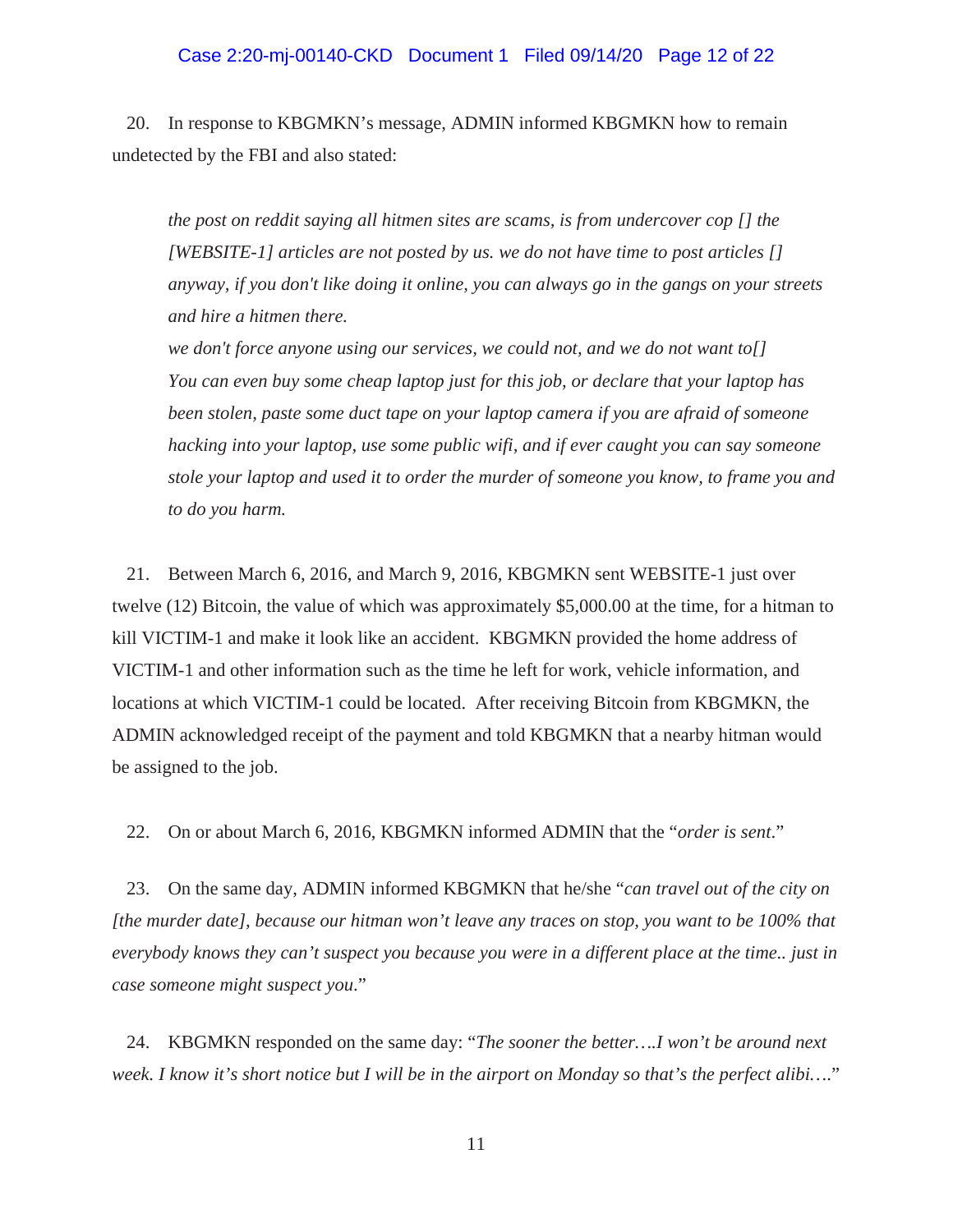#### Case 2:20-mj-00140-CKD Document 1 Filed 09/14/20 Page 13 of 22

ADMIN states that "*monday would be too soon [] we usually need one week, to do prepaations [sic]*." In response, KBGMKN states:

*Yeah I knew it would be too shot of a notice. I am out of town all week this coming week. If it can't be done by the end of next week, the the following Monday should be fine. But if at all possible this coming week is best, but I understand if they need more time Thanks*

25. In April 2020, your affiant obtained a federal search warrant for the email account klfelkins@yahoo.com (2:20-SW-0331-KJN). In reviewing the emails in this account, I found an email sent by FELKINS to VICTIM-1 on or about March 9, 2016 in which she states that she would be in San Francisco "next week."

26. ADMIN then informed KBGMKN that "*I have assigned the hitman [] this will be done either sunday or monday, 7 days from now*."

27. After more back and forth messages about payment, ADMIN sent the following message to KBGMKN on or about March 9, 2016:

*Ok, we are all set.*

*The job will be done on monday morning; please let us know if he goes to work with any other person in the car, that you don't want hurt, you need to tell us.*

*Our man will wait him at the address of work, and when seeing him will shot him as soon as he gets down from the car; but if he is not alone bullets can hurt the other person as well.*

*Our person will shot several times in chest and head and run; if there is someone important with him that does not need to be hurt please let us know, so the shooter is careful to hit only him Take care*

28. A few days later, on or about March 12, 2016, KBGMKN asks ADMIN if it is "*possible to make it seem like it was a mugging gone wrong? Maybe they take his wallet? I understand if that means it might not happen on Monday am, but may take an extra day or so to plan. If this*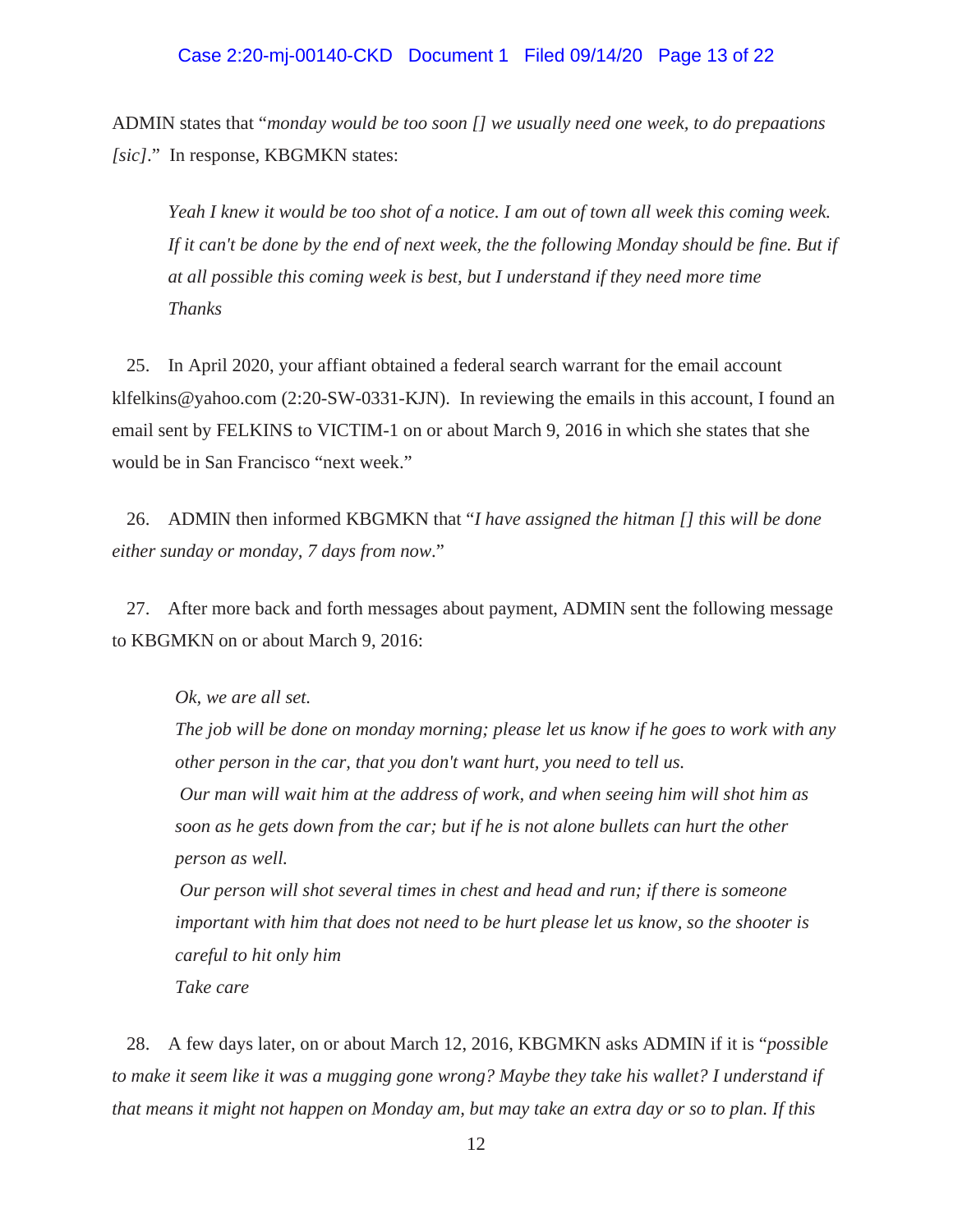#### Case 2:20-mj-00140-CKD Document 1 Filed 09/14/20 Page 14 of 22

*isn't possible I understand*." ADMIN responds that it would be possible to make it look like an accident, but it would cost an additional \$4,000. KBGMKN tells ADMIN to just proceed as previously planned.

29. On or about March 13, 2016, ADMIN tells KBGMKN that the hit will be done on Wednesday (March 16, 2016). ADMIN advises KBGMKN to "*make sure you are in a different city and go out with several people, go shopping at mall or in public places where they have video surveillance*."

30. On or about March 16, 2016, KBGMKN asks ADMIN about the status of the hit. ADMIN states that "*the hitman is in position [] he was unable to do the shooting yesterday because he didn't saw the target*."

31. On or about March 17, 2016, KBGMKN asks ADMIN if it would help if she provides VICTIM-1's home address. She then provides the address of "*2619 Alston Ave durham nc 27713*." Based on my review of Wells Fargo bank records associated with VICTIM-1's account, I know that this was VICTIM-1's address during this time period.

32. The following day, KBGMKN asks about the status of the hit. ADMIN continues to state that the hit is on the verge of happening. The next day, on or about March 19, 2016, KBGMKN states that "*the target maybe leaving town with in the next couple days so it really needs to be done tonight or tomorrow*."

33. On or about March 20, 2016, ADMIN states that the hit will require a sniper because VICTIM-1 has not been seen alone and the hitman "*doesn't want to leave witnesses behind*." ADMIN states that a sniper would cost \$9,000, which would be an additional \$4,000 over what KBGMKN already paid. KBGMKN states that she has "*already borrow to the end of my limit*" and requests that the hitman just wait until VICTIM-1 leaves the house to "*shoot him in his car*." ADMIN responds that he "*will instruct the hitman to do it as you suggested*."

34. KBGMKN informed ADMIN later that day that "*it appears [VICTIM-1] is leaving for the airport late tomorrow night or early Tuesday morning*." The next day, KBGMKN asks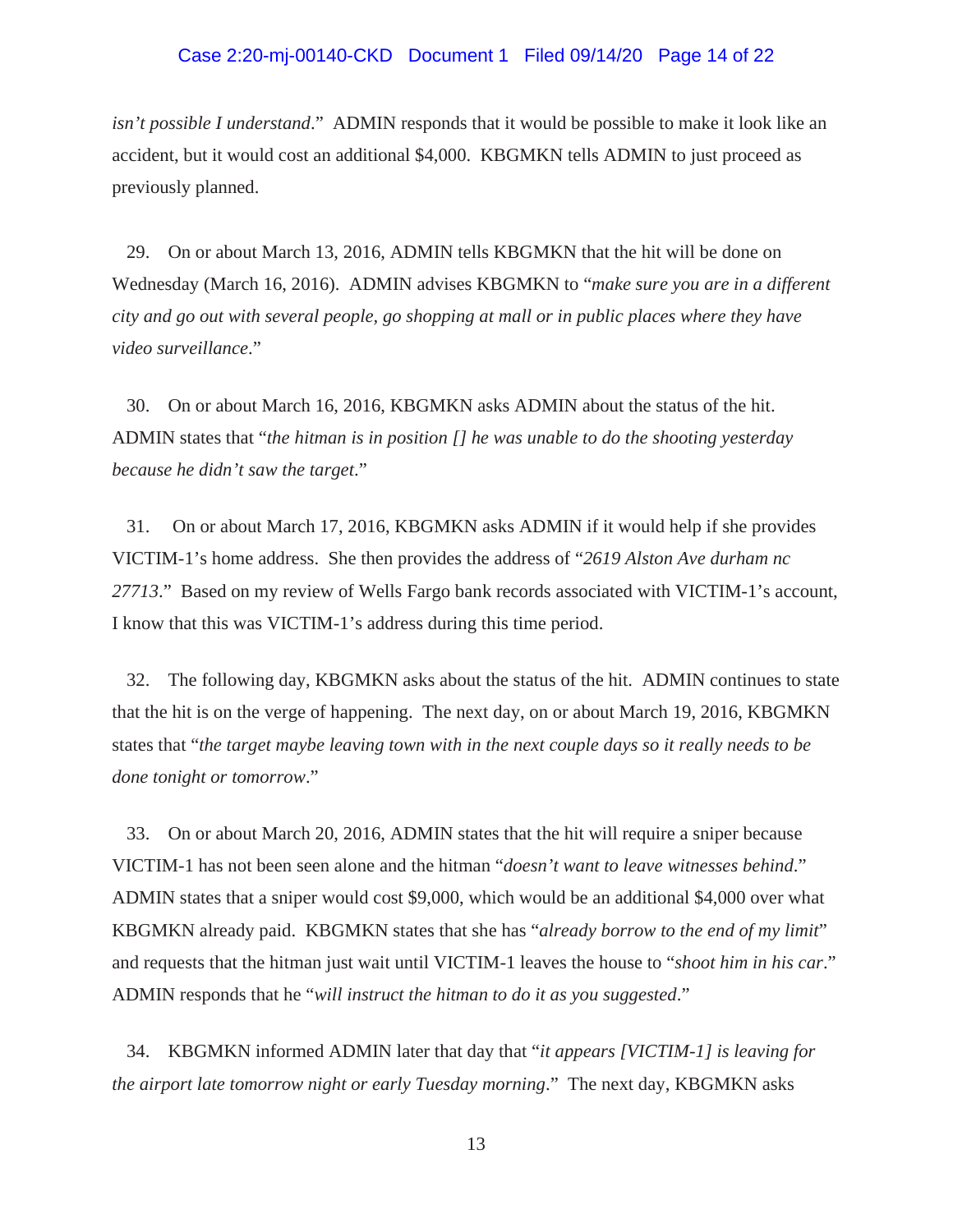### Case 2:20-mj-00140-CKD Document 1 Filed 09/14/20 Page 15 of 22

about the status of the hit. ADMIN informs her that "*nothing happened today*" and recommends that KBGMKN pay the additional money for a sniper. ADMIN also asks KBGMKN to explain "*the reason for the murder*." KBGMKN responds:

*I do stand to get money from this but that isn't the reason behind my motivation.... This man mentally, physically, sexually and emotionally abused me. I ran, and then he took my children away from me. He now mentally abuses my children and threatens their physical well being. He is quite the snake and master manipulater..... I know I can get the 4000 in 4-5 weeks. And right now the children are visiting grandparents so they aren't at risk of witnessing or possibly being involved. They are safe and comfortable.*

*My family and friends are not people to have a lot of money, and I have already borrowed from them all they can give trying to settle things with him legally with lawyers. The money I have already sent to you was the last I had to pay the lawyers for the next battle we are up against*

*My bank accounts are bare from running, relocating, starting over and Lawyers. [] Not to mention I stand to get his retirement, our house and possibly a large life insurance payout.*

35. Divorce papers filed in North Carolina confirm that FELKINS and VICTIM-1 formally received a divorce on January 29, 2016—just before KBGMKN began communicating with ADMIN to have VICTIM-1 murdered. Specifically, your affiant has reviewed a Wake County, North Carolina divorce filing (15-CVD-15540) from January 29, 2016 in which VICTIM-1 is the Plaintiff and Kristy FELKINS is the Defendant. The divorce complaint provides that VICTIM-1 and FELKINS were married on or about June 19, 2004 in Butte County, California, and resided together until their separation on or about November 8, 2014. The complaint also states that VICTIM-1 and FELKINS have two children together, while FELKINS has a third child with a different partner. At the time of the January 29, 2016 marriage dissolution, a claim of equitable distribution (15-CVD-0768) was pending in Durham County, North Carolina.

36. I also found in FELKINS' Yahoo account an email message she sent to a second male she met from a Craigslist personal advertisement. In this email, FELKINS describes how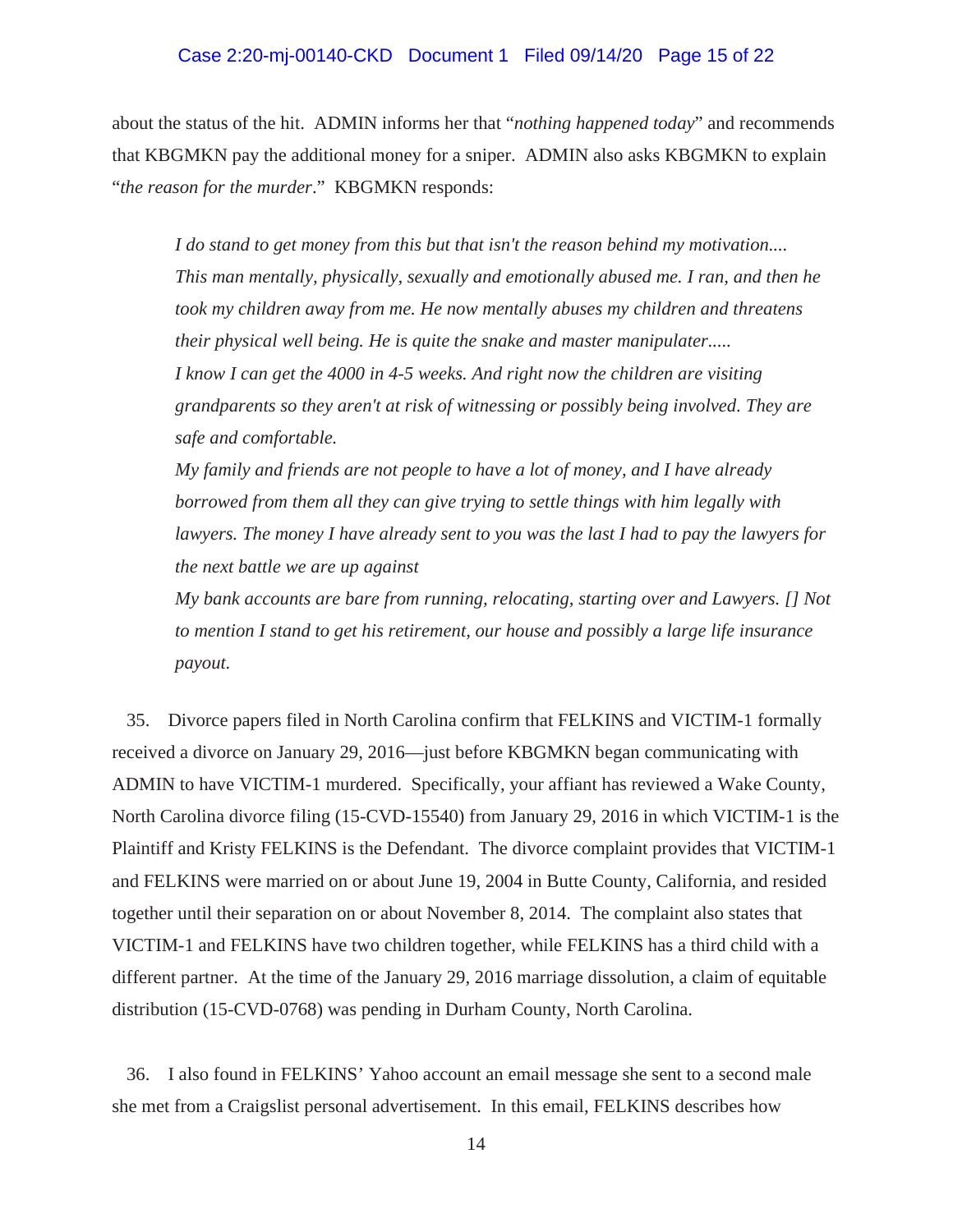#### Case 2:20-mj-00140-CKD Document 1 Filed 09/14/20 Page 16 of 22

VICTIM-1 mentally abused her throughout their marriage and finally physically abused her near the end of the relationship, at which time she knew she needed to leave the marriage. This statement is similar to what KBGMKN stated to ADMIN in the message above.

37. The email account also contained email messages between FELKINS and VICTIM-1 in which they discuss their divorce proceedings.

38. In response to KBGMKN's explanation for why she wants VICTIM-1 murdered, ADMIN states that they will agree to have a sniper do the job and KBGMKN can make full payment at a later time when KBGMKN receives the insurance money. KBGMKN then states the following:

*Ok, he Flys out of the rdu airport early Tuesday morning. He will be gone for almost 2 weeks and when he gets back he will have my kids again. I really hope the current guy can get it done tomorrow I really wanted this to happen while the kids weren't with him. I can't wait for this to be over. I will offer 2000\$ bonus to the current hitman if he gets this done tomorrow.*

39. On the same day, on or about March 21, 2016, KBGMKN also states:

*If the current hitman can't get it done is there anyway to get a sniper in tonight to do it? He could get him when he leaves early tomorrow morning. I did a little research I believe he will be leaving his house around 4 am maybe a half hr earlier or later, to go to the airport. He will have his girlfriend with him so they probably will be in her white honda.*

40. In response, ADMIN states:

*I don't think the sniper hitman will be able to get ready and go there so fast; however if the current sniper won't be able to do it; he will follow them to the airport and will bribe someone to find out where he is going, eventually he will buy a last minute flight with the same plane to the same location to stay with him.*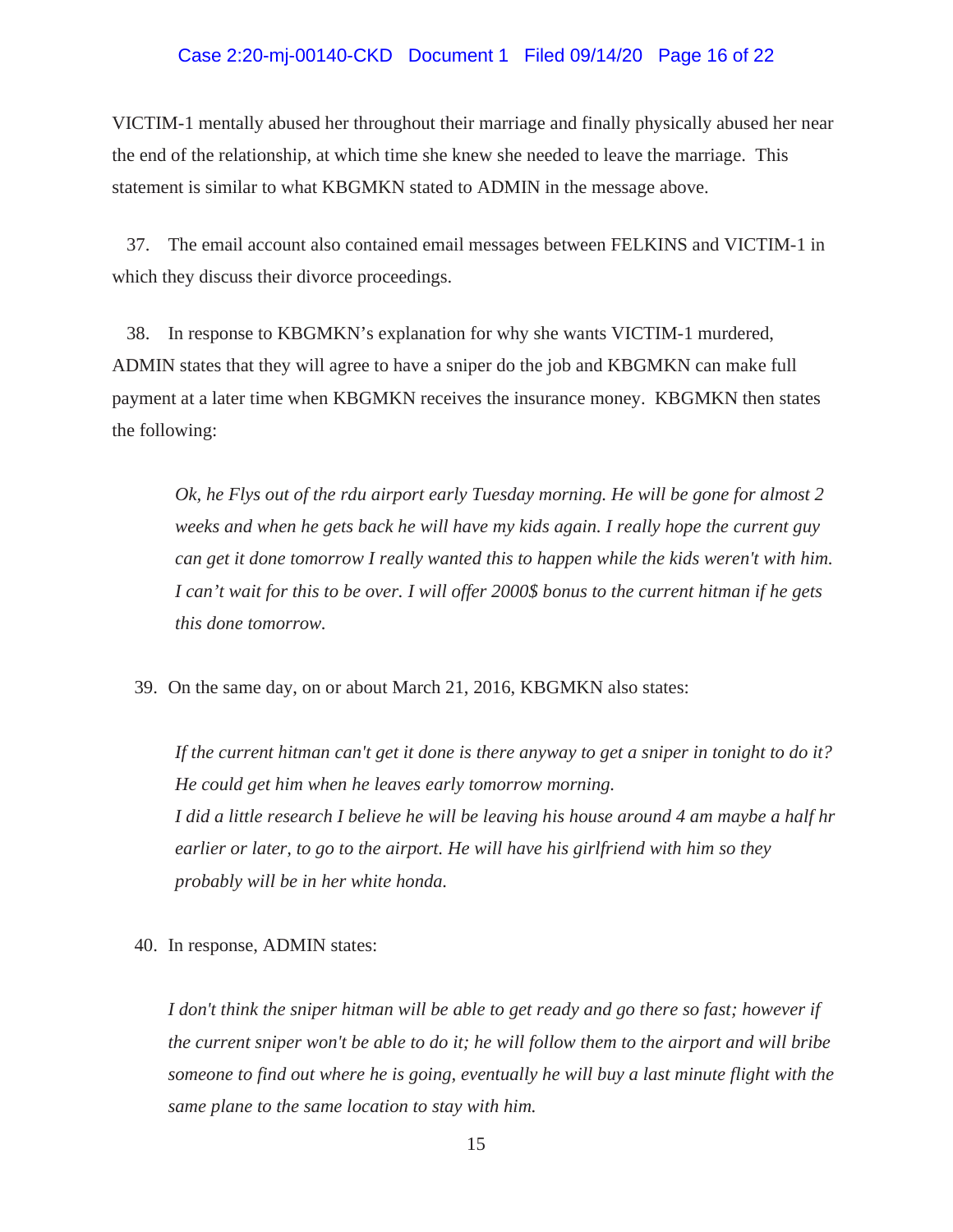# Case 2:20-mj-00140-CKD Document 1 Filed 09/14/20 Page 17 of 22

*He will leave his gun at the car tough, as no guns can pass through the airport gate*

*He will fly towards the same location, and when landed he will steal a car, he is good at it. He will steal a truck or some solid jeep, and will run him over by car, making it look like an accident.*

41. KBGMKN then tells ADMIN: "*I am pretty sure he is flying into San Francisco. [] He is landing at 11 on the west coast [and] then plans to drive up the coast. I will send as much info as I can get*." KBGMKN also states that "*I live on the west coast but I am hours away from San Francisco and have no ties down there. If it looked like an accident that would be better if done in San Francisco.*"

42. I have reviewed travel records from Southwest Airlines for VICTIM-1. The records revealed that on Tuesday, March 22, 2016, VICTIM-1 traveled from Raleigh-Durham International Airport to San Francisco International Airport, as KBGMKN stated above.

43. In addition, your affiant reviewed statements for shared Wells Fargo bank accounts and debit cards owned by FELKINS and VICTIM-1 during this time period. The statements showed that the debit card associated with VICTIM-1 ending in \*6313 began conducting transactions in the specified area KBGMKN said VICTIM-1 would be visiting, i.e. Northern California. Prior to and after this visit to California, the debit card ending in \*6313 was primarily used in VICTIM-1's home state of North Carolina.

44. The following day, on or about March 22, 2016, KBGMKN tells ADMIN the following:

*I would still greatly appreciate it if this can be done tomorrow early morning if at all possible. All I know is he is landing on the west coast at 11. I am assuming he is flying in to San Francisco based on flight times, and the little bit I know about his plans. I don't know where he plans to rent a car, etc. I am afraid the hit man will not be able to find him and get this done, or that we will run into the same issue with too many other people being around. I feel like tomorrow early am on his way to the airport may be the best option 1) we have a decent idea of where he will be and when 2) it will be dark 3) limited*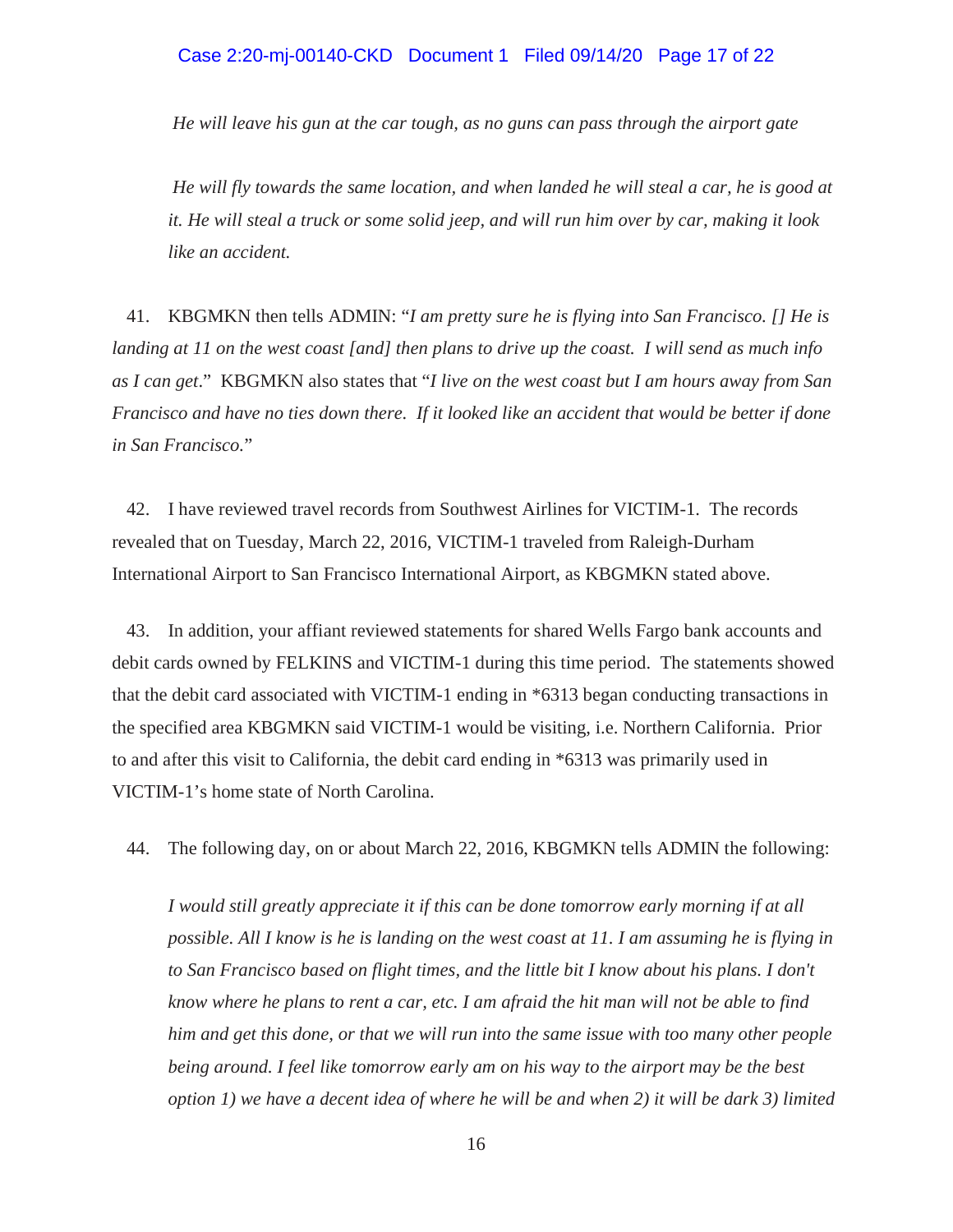#### Case 2:20-mj-00140-CKD Document 1 Filed 09/14/20 Page 18 of 22

*people/ traffic around because it's so early. His girlfriend will be with him tomorrow but she will be with him for his while trip on the coast. FYI...I have no problems if she gets harmed, etc....*

*I will still pay the extra 4000 if it is done tomorrow....which puts us in the make it look like an accident bracket, I don't care if it looks like an accident (though that would be great) I just need this done.*

*If it can't be done tomorrow am then San Francisco is fine but I really need it done no later then this coming Friday.*

*Thank you*

45. After more discussion about payment, KBGMKN states that "*he lands 11 am san Francisco, I believe southwest airlines*." She also states that "*I will see if I can get any information that may be of use*." ADMIN then claims that the hitman was unable to locate VICTIM-1; KBGMKN states that "*I believe he was headed to Fort bragg, I will try to find out*." About an hour later, KBGMKN states that VICTIM-1 "*is no longer in Fort bragg that's all I know.*" The next day, on or about March 24, 2016, ADMIN asks for more information about VICTIM-1's location. In response, KBGMKN states:

*I am going to be able to get his location and hopefully an idea of his remaining travel plans tomorrow so try to keep an eye on messages. He's in the willits California area tonight, I don't know if he plans to continue north from there or head south towards Chico California*

46. Bank records for the above-described debit card ending in \*6313 show purchases made by VICTIM-1 in Willits, California on March 23, 2016.

47. KBGMKN then states that *"[VICTIM-1] is in chico CA. I will try to find out where he is staying. He will be in that area through this weekend*." The following day, on or about March 25, 2016, KBGMKN states that VICTIM-1 is "*staying at 111 handy ln. Cohasset ca. Which is a rural town outside of chico. Handy ln is off limpach rd, which is off Cohasset hwy.*"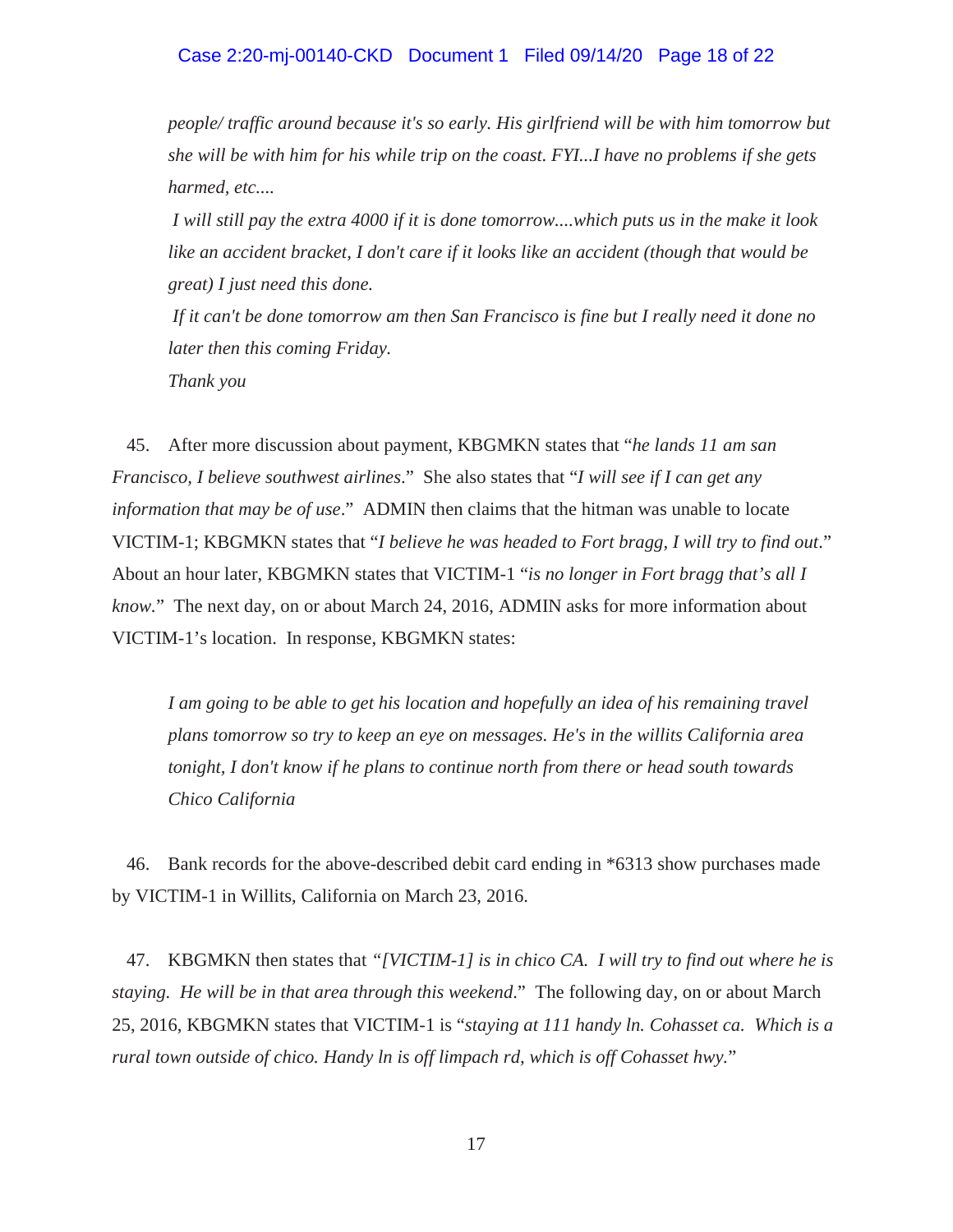#### Case 2:20-mj-00140-CKD Document 1 Filed 09/14/20 Page 19 of 22

48. The 111 Handy Ln. address referenced above is associated to both FELKINS and VICTIM-1 dating back to 2007 according to public records found on Thomson Reuters CLEAR.

49. ADMIN continues to claim that the hitman cannot locate VICTIM-1. KBGMKN provides additional locations for VICTIM-1, including, on or about March 26, 2016, "*at Starbucks at 4 on Monday*" in Chico, California. After more back and forth about VICTIM-1's location, KBGMKN begins to grow frustrated with ADMIN. She states on or about March 28, 2016, that "*if you guys can't do as promised then it's time for me to stop wasting my time [sic] get a refund and figure out another solution*."

50. After more discussion, KBGMKN agrees to continue using ADMIN's services. She states on or about March 29, 2016, that VICTIM-1 "*will be back in NC Sunday and back to a regular work schedule monday.*"

51. On or about April 9, 2016, KBGMKN, before agreeing to provide additional funds to ADMIN, requests that the hired hitman take a picture of a street sign in North Carolina to verify that the hitman is actually conducting surveillance on VICTIM-1. KBGMKN requests that the photo of the street sign also include the photographer's finger on the right hand side of the image. Eventually ADMIN sends the requested photo, but KBGMKN notes that "*this is obviously a Google Street view with a photo shopped finger added in*." For the next few days, ADMIN continues to string along KBGMKN and fails to provide her with the requested photo. The final message between ADMIN and KBGMKN was on or about April 19, 2016.

52. In addition to reviewing the messages from WEBSITE-1, your affiant also obtained information on the LBC account "kl85coins." This account sent funds to the Bitcoin account of KBGMKN on WEBSITE-1, which was subsequently used to pay for the murder of VICTIM-1. The account name includes the letters "k" and "l", which are the first and middle initials of FELKINS. In addition, based on my review of California Department of Motor Vehicles records for FELKINS, I know that she was born in March 1985. Thus, the "k" and "l" combined with "85" correspond to FELKINS' personal identifiers.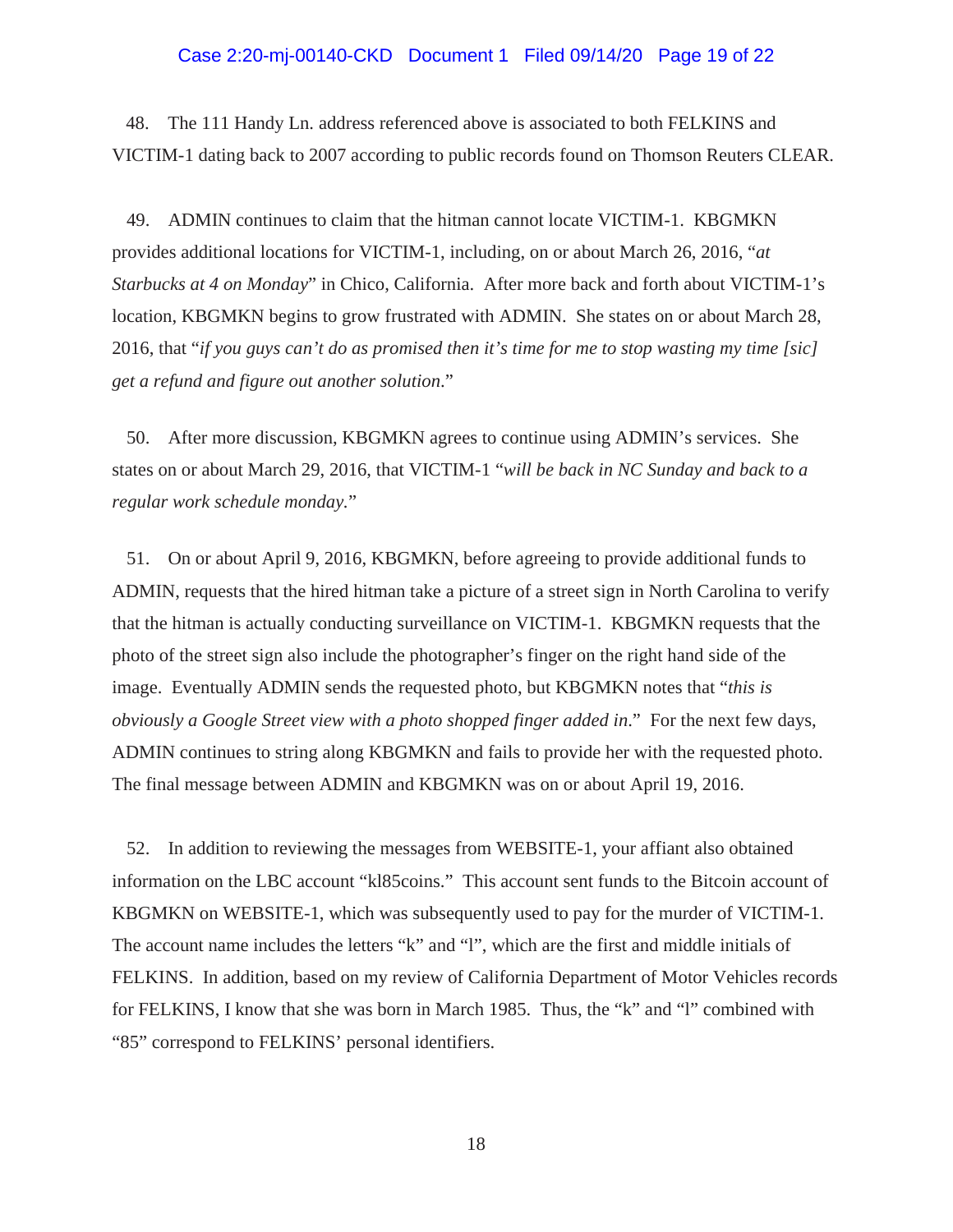#### Case 2:20-mj-00140-CKD Document 1 Filed 09/14/20 Page 20 of 22

53. The LBC account was created on or about February 26, 2016, which corresponds to the time frame of the WEBSITE-1 discussions referenced above. The username listed on the account is "Kristy L Felkins" and has an associated email of klfelkins@yahoo.com (the same email account referenced above for which I obtained a search warrant).

54. In addition, the user-provided phone number for the LBC account is (919) 799-8551. I know that this was FELKINS' phone number during the relevant time period based on my review of FELKINS' Yahoo email account, in which she references this phone number in numerous emails. In addition, according to Thomson Reuters CLEAR, this number is associated with FELKINS when she resided in Scotia, California.

55. The LBC records also indicate that this phone number was verified by LBC using text message verification. The phone number verification was done on the same day that the account was registered with LBC. In addition, the LBC records show that the last IP address to access the account was 23.126.183.142. This IP address is part of a block of IP addresses assigned to AT&T Internet Services. Emails from FELKINS' Yahoo account reveal that she was using AT&T Internet Services during the relevant time period.

56. While conducting a review of emails found in the klfelkins@yahoo.com search warrant return, your affiant observed an email from on or about February 25, 2016 from Craigslist confirming the posting of an advertisement created by FELKINS. Your affiant viewed the full email header information for this email and observed that the IP address that created the advertisement was the same as the last IP address that accessed the LBC account: 23.126.183.142.

MIME-Version: 1.0 X-Mailer: MIME-tools 5.502 (Entity 5.502) From: "craigslist - automated message, do not reply" <robot@craigslist.org> To: klfelkins@yahoo.com Subject: POST/EDIT/DELETE: Beautiful female puppy (pets) Date: Thu, 25 Feb 2016 01:17:47 +0000 (GMT) X-CL-Originating-Ip: 23.126.183.142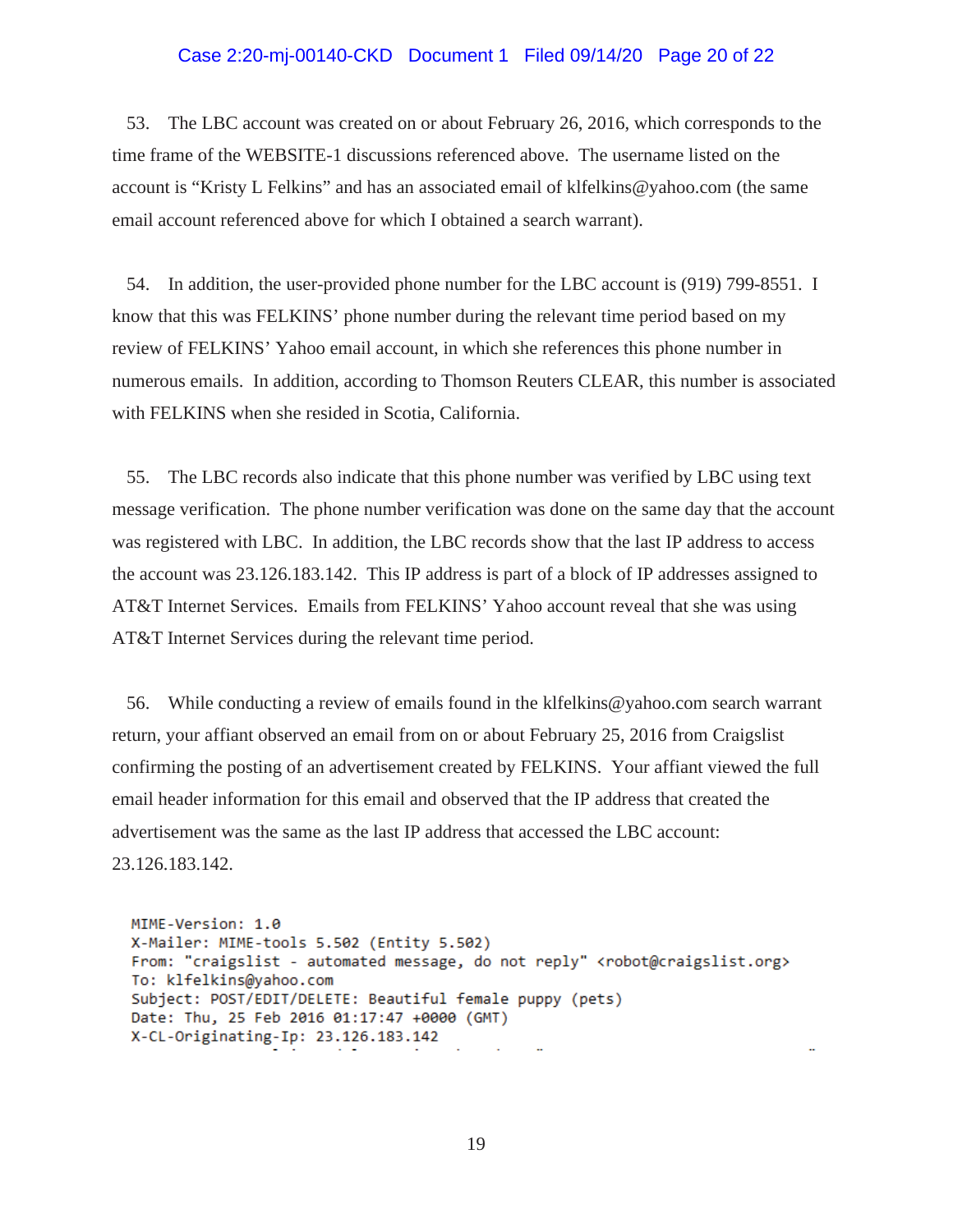## **VI. REQUEST FOR SEALING**

57. Finally, your affiant respectfully requests that this Court issue an order sealing, until further order of the Court, documents filed in this case, to include, the Application and Arrest Warrant. Based upon my training and experience, your affiant has learned that online criminals actively search for criminal affidavits and warrants via the Internet and disseminate them to others actively seeking out information over the Web and other sources concerning law enforcement activity in this arena. Accordingly, premature disclosure of the contents of this Affidavit and related documents may have a significant and negative impact on the continuing investigation and may severely jeopardize its effectiveness.

# [CONTINUED ON NEXT PAGE]